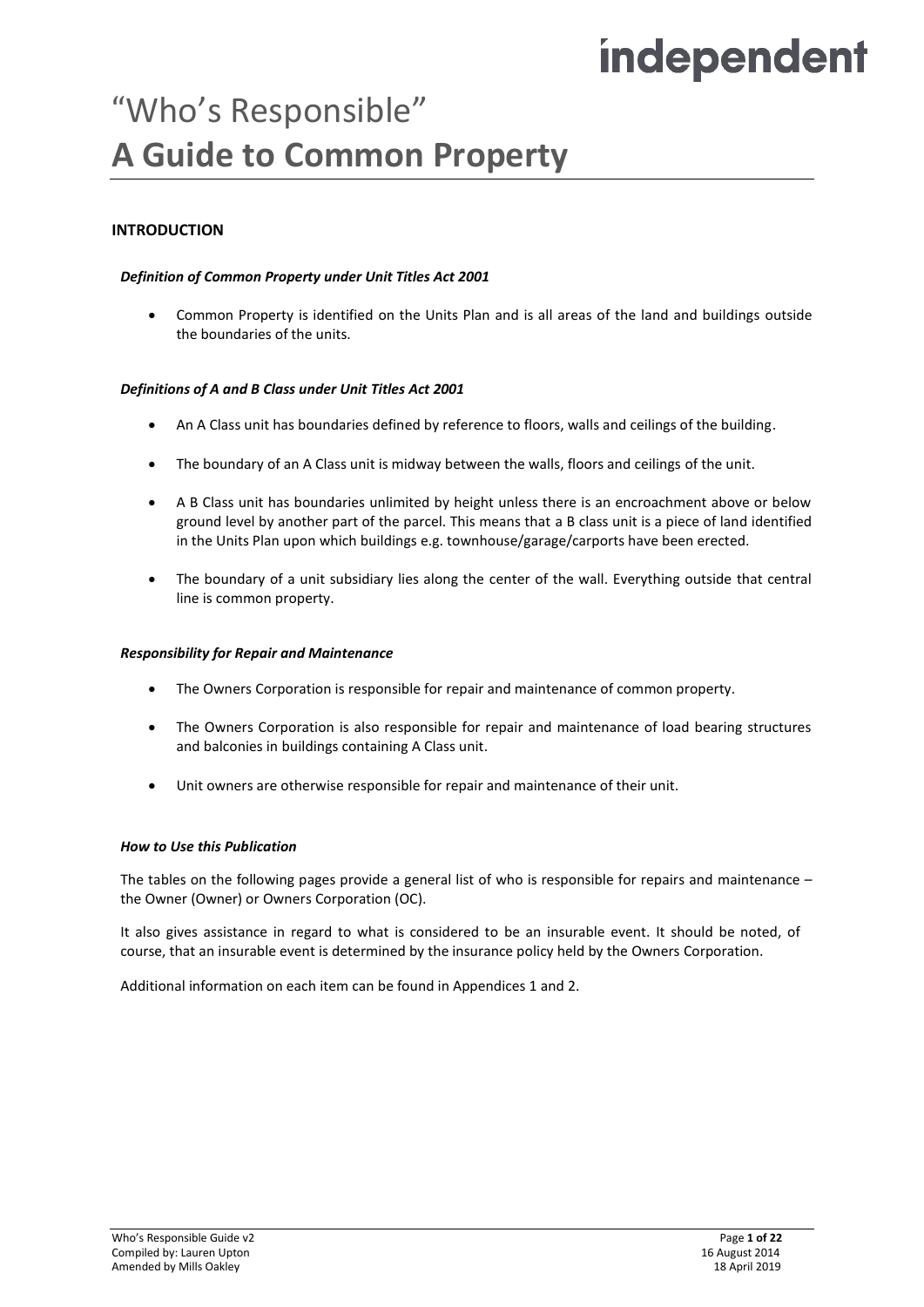## **TABLE OF RESPONSIBILITY**

|               |                                                        | <b>Responsibility</b> |                | <b>Add. Information</b> |                |
|---------------|--------------------------------------------------------|-----------------------|----------------|-------------------------|----------------|
| <b>Type</b>   | <b>Item</b>                                            | <b>A Class</b>        | <b>B</b> Class | App. 1                  | App. 2         |
| Balcony       | Door flyscreens/security<br>door                       | Owner                 | Owner          | 20                      | 2              |
| Balcony       | Door, window & wall                                    | Owner/OC              | Owner          | 20                      | $\overline{2}$ |
| Balcony       | Painting of balcony ceiling                            | Owner                 | Owner          | 21                      | $\overline{2}$ |
| Balcony       | Railings                                               | <b>OC</b>             | Owner          | 20                      | $\overline{2}$ |
| Balcony       | Awnings                                                | Owner/OC              | Owner          | 39                      | $\overline{2}$ |
| Balcony       | Water pooling not draining<br>away                     | Owner/OC              | Owner          | 20/30                   | 2&6            |
| Balcony       | Shade sails                                            | Owner/OC              | Owner          | 39                      | 1 & 2          |
| Balcony       | Satellite dishes                                       | Owner                 | Owner          | $\overline{2}$          | 2 or 7         |
| Balcony       | TV aerial                                              | Owner                 | Owner          | $\overline{2}$          | 2 or 7         |
| Balcony       | Signs                                                  | Owner                 | Owner          | 43                      | 2 & 3          |
| Balcony       | <b>Tiles</b>                                           | Owner/OC              | Owner          | 29                      | $\overline{2}$ |
| Balcony       | Water leaking through<br>external wall                 | <b>OC</b>             | Owner          | 20                      | 2 & 5          |
| Bathroom      | Bathroom cabinet &/or<br>mirror                        | Owner                 | Owner          | 32                      | $\overline{2}$ |
| Bathroom      | <b>Blocked floor drain</b>                             | Owner                 | Owner          | 1 & 35                  | 4 & 6          |
| Bathroom      | Burst pipe general                                     | Owner/OC              | Owner          | 8                       | 4, 5, 6        |
| Bathroom      | Cracked bath/hand basin                                | Owner                 | Owner          | 32                      | 2              |
| Bathroom      | Dripping "S" bend under<br>sink                        | Owner                 | Owner          | $\mathbf{1}$            | $\overline{4}$ |
| Bathroom      | Ducting covering stack                                 | Owner                 | Owner          | $\mathbf{1}$            | 4              |
| Bathroom      | <b>Exhaust fans</b>                                    | Owner/OC              | Owner          | 6                       | $\overline{2}$ |
| Bathroom      | Hot water service - exclusive<br>to an individual unit | Owner                 | Owner          | 31                      | $\overline{2}$ |
| Bathroom      | Leaking pipes under sink                               | Owner                 | Owner          | $\mathbf{1}$            | 4, 5, 6        |
| Bathroom      | Main stop cock to unit                                 | Owner/OC              | Owner          | $\mathbf{1}$            | 4              |
| Bathroom      | Plug and waste in bath                                 | Owner                 | Owner          | 9                       | 4, 6           |
| Bathroom      | Shower Screen repairs                                  | Owner                 | Owner          | 32                      | $\overline{2}$ |
| Bathroom      | Toilet bowl                                            | Owner                 | Owner          | 32                      | $\overline{2}$ |
| Bathroom      | Toilet cistern                                         | Owner                 | Owner          | 32                      | $\overline{2}$ |
| Bathroom      | Underfloor heating                                     | Owner                 | Owner          | 26                      | $\overline{2}$ |
| Bathroom      | Water leaking from bath                                | Owner/OC              | Owner          | 12 & 30                 | 4, 5, 6        |
| Bathroom      | Water leaking from shower                              | Owner/OC              | Owner          | 12 & 30                 | 4, 5, 6        |
| Bathroom      | Water leaking from shower<br>taps                      | Owner                 | Owner          | 32                      | 4              |
| Bathroom      | Water leaking through tiles                            | Owner/OC              | Owner          | 11, 12 & 30             | 4, 5, 6        |
| Ceilings/Roof | Ceiling cornices                                       | Owner                 | Owner          | 28                      | $\mathbf{1}$   |
| Ceilings/Roof | <b>Exhaust fans</b>                                    | Owner/OC              | Owner          | 6                       | $\overline{2}$ |
| Ceilings/Roof | False ceilings                                         | Owner                 | Owner          | 24                      | 1              |
| Ceilings/Roof | Membranes                                              | Owner/OC              | Owner          | 30                      | 4, 5, 6        |
| Ceilings/Roof | Plastered ceilings                                     | Owner                 | Owner          | 13, 24                  | 1              |
| Ceilings/Roof | Insulation                                             | Owner/OC              | Owner          | 24                      | $\overline{2}$ |
| Ceilings/Roof | Guttering on building                                  | <b>OC</b>             | Owner          | 24 & 44                 | $\overline{2}$ |
| Ceilings/Roof | Satellite dishes                                       | Owner/OC              | Owner/OC       | 2                       | $\overline{2}$ |
| Ceilings/Roof | Solar collectors for HWS,<br>power or pools            | Owner/OC              | Owner/OC       | 45                      | 2 or 7         |
| Ceilings/Roof | Ridge capping repair                                   | <b>OC</b>             | Owner          | 44                      | $\overline{2}$ |
| Ceilings/Roof | Lead flashing repair roof                              | <b>OC</b>             | Owner          | 44                      | $\overline{2}$ |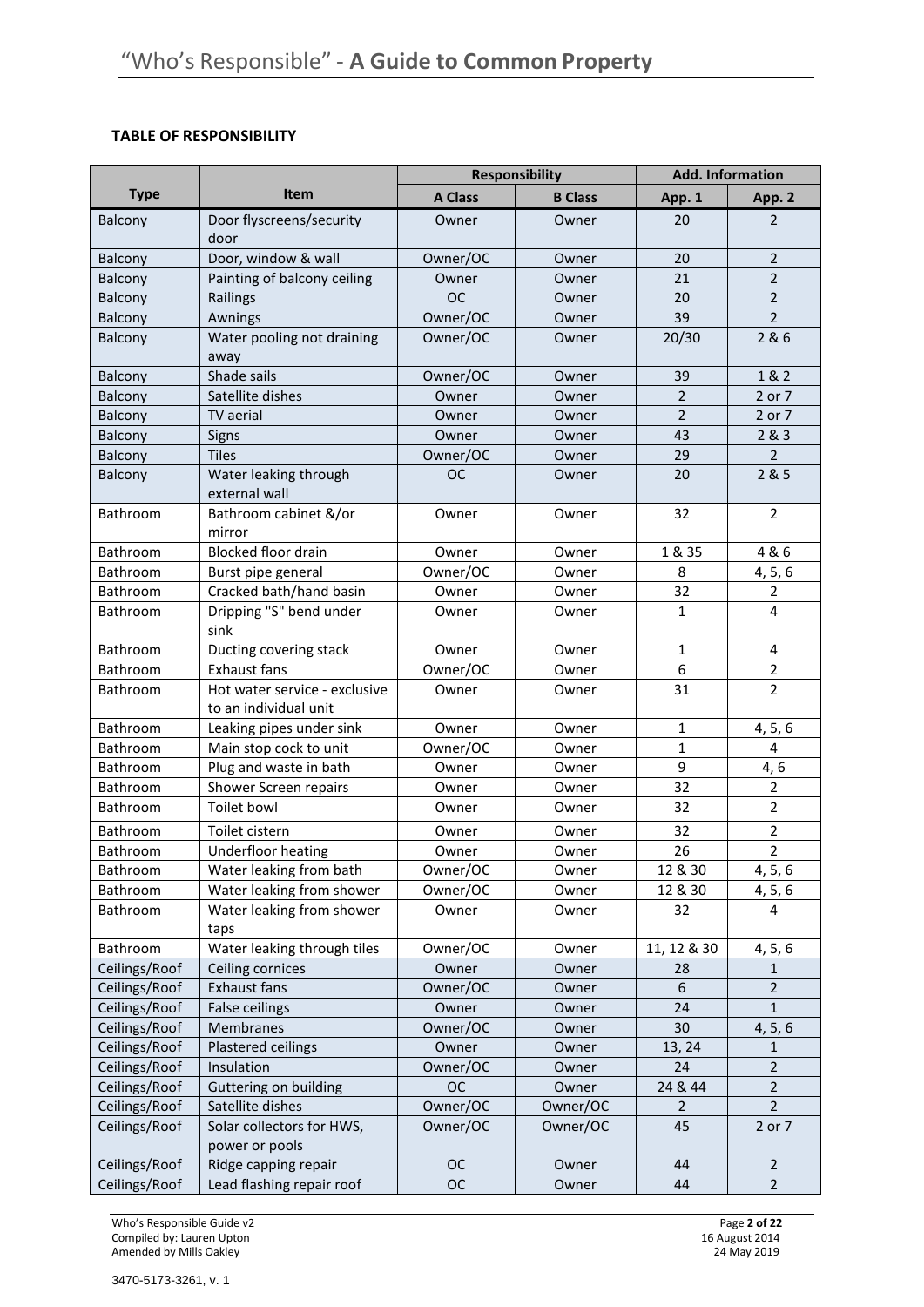|                      |                               | <b>Responsibility</b> |                |                | <b>Add. Information</b> |
|----------------------|-------------------------------|-----------------------|----------------|----------------|-------------------------|
| <b>Type</b>          | <b>Item</b>                   | <b>A Class</b>        | <b>B</b> Class | App. 1         | App. 2                  |
| Ceilings/Roof        | TV aerial                     | Owner/OC              | Owner          | 2              | 2 or 7                  |
| Ceilings/Roof        | Vermiculite ceilings          | Owner                 | Owner          | 24             | 1                       |
| Courtyard            | Fencing/courtyard walls       | Owner/OC              | Owner/OC       | 16             | $1$ or $3$              |
| Courtyard            | Pavers                        | Owner                 | Owner          | 18             | 3                       |
| Courtyard            | Rainwater/grey water reuse    | Owner/OC              | Owner/OC       | 42             | 3 or 7                  |
|                      | systems                       |                       |                |                |                         |
| Courtyard            | Tree trimming/removal         | Owner                 | Owner          | 18             | 4, 3 or 5               |
| Courtyard            | Planter boxes                 | Owner                 | Owner          | 36/18          | 3, 4, or 5              |
| Courtyard            | Satellite Dishes              | Owner                 | Owner          | $\overline{2}$ | 2 or 7                  |
| Courtyard            | Solar collectors for HWS,     | Owner                 | Owner          | 45             | 2 or 7                  |
|                      | power or pools                |                       |                |                |                         |
| Courtyard            | Shade sails                   | Owner/OC              | Owner          | 39             | 2 or 7                  |
| Courtyard            | Deck, pergola or steps        | Owner                 | Owner          | 18             | $\overline{2}$          |
| Electrical           | Air-conditioning systems -    | Owner/OC              | Owner          | $\overline{7}$ | $\overline{2}$          |
|                      | fixed                         |                       |                |                |                         |
| Electrical           | Air-conditioning systems -    | Owner                 | Owner          | $\overline{7}$ | $\overline{7}$          |
|                      | portable                      |                       |                |                |                         |
| Electrical           | Electric garage door opener   | Owner/OC              | Owner/OC       | 15             | 1&4                     |
| Electrical           | <b>Exhaust fans</b>           | Owner/OC              | Owner          | 6              | 2                       |
| Electrical           | Fuses                         | Owner                 | Owner/OC       | 4              | $\overline{2}$          |
| Electrical           | Meters for services           | Owner/OC              | Owner/OC       | $\overline{4}$ | $\overline{2}$          |
| Electrical           | Hot water service - exclusive | Owner                 | Owner          | 31             | 2 & 5                   |
|                      | to unit                       |                       |                |                |                         |
| Electrical           | Hot water services -          | <b>OC</b>             | N/A            | 31             | 2 & 5                   |
|                      | communal                      |                       |                |                |                         |
| Electrical           | Insinkerators                 | Owner                 | Owner          | 32             | $\overline{2}$          |
| Electrical           | Intercom handset              | Owner/OC              | Owner/OC       | 33             | $\overline{2}$          |
| Electrical           | Intercom wiring               | Owner/OC              | Owner/OC       | $\mathbf{1}$   | $\overline{2}$          |
| Electrical           | Door buzzer                   | Owner/OC              | Owner          | 33             | $\overline{2}$          |
| Electrical           | Light & power wiring          | Owner/OC              | Owner/OC       | $\mathbf{1}$   | $\overline{2}$          |
| Electrical           | Light fittings                | Owner/OC              | Owner/OC       | 5              | $\overline{7}$          |
| Electrical           | Light switches                | Owner/OC              | Owner/OC       | $\mathbf 1$    | $\mathbf 2$             |
| Electrical           | Power point socket            | Owner/OC              | Owner/OC       | $\mathbf{1}$   | $\overline{2}$          |
| Electrical           | Smoke detectors               | Owner/OC              | Owner/OC       | $\mathsf 3$    | $\overline{2}$          |
| Electrical           | Underfloor heating            | Owner/OC              | Owner          | 26             | $\overline{2}$          |
| Electrical           | Stoves                        | Owner                 | Owner          | 32             | $\overline{2}$          |
| Electrical           | Telephone (additional wiring  | Owner/OC              | Owner/OC       | $\overline{2}$ | $\overline{2}$          |
|                      | required)                     |                       |                |                |                         |
| Electrical           | Telephone sockets             | Owner                 | Owner          | $\mathbf 2$    | $\overline{2}$          |
| Electrical           | Telephone wiring broken       | Owner/OC              | Owner/OC       | $\overline{2}$ | 2                       |
| Electrical           | Neon signs                    | Owner/OC              | Owner/OC       | 43             | 2&3                     |
| Electrical           | TV (Foxtel wiring required)   | Owner/OC              | Owner/OC       | $\overline{2}$ | 2                       |
| Electrical           | TV aerial                     | Owner/OC              | Owner/OC       | 2              | 2 or 7                  |
| Electrical           | Satellite dishes              | Owner/OC              | Owner/OC       | $\mathbf 2$    | 2 or 7                  |
| Electrical           | TV cabling                    | Owner/OC              | Owner/OC       | $\mathbf{1}$   | $\overline{2}$          |
| Electrical           | TV socket                     | Owner/OC              | Owner/OC       | $\mathbf{1}$   | $\overline{2}$          |
| <b>Entrance Door</b> | Door locks                    | Owner/OC              | Owner          | 19             | $\overline{2}$          |
| <b>Entrance Door</b> | Entrance door automatic       | <b>OC</b>             | Owner/OC       | 34             | $\overline{2}$          |
|                      | closer                        |                       |                |                |                         |
| <b>Entrance Door</b> | Entrance door to unit         | Owner/OC              | Owner          | 23             | $\overline{2}$          |
| <b>Entrance Door</b> | Intercom handset              | Owner/OC              | Owner/OC       | 33             | $\overline{2}$          |
| <b>Entrance Door</b> | Door buzzer                   | Owner/OC              | Owner/OC       | 33             | $\overline{2}$          |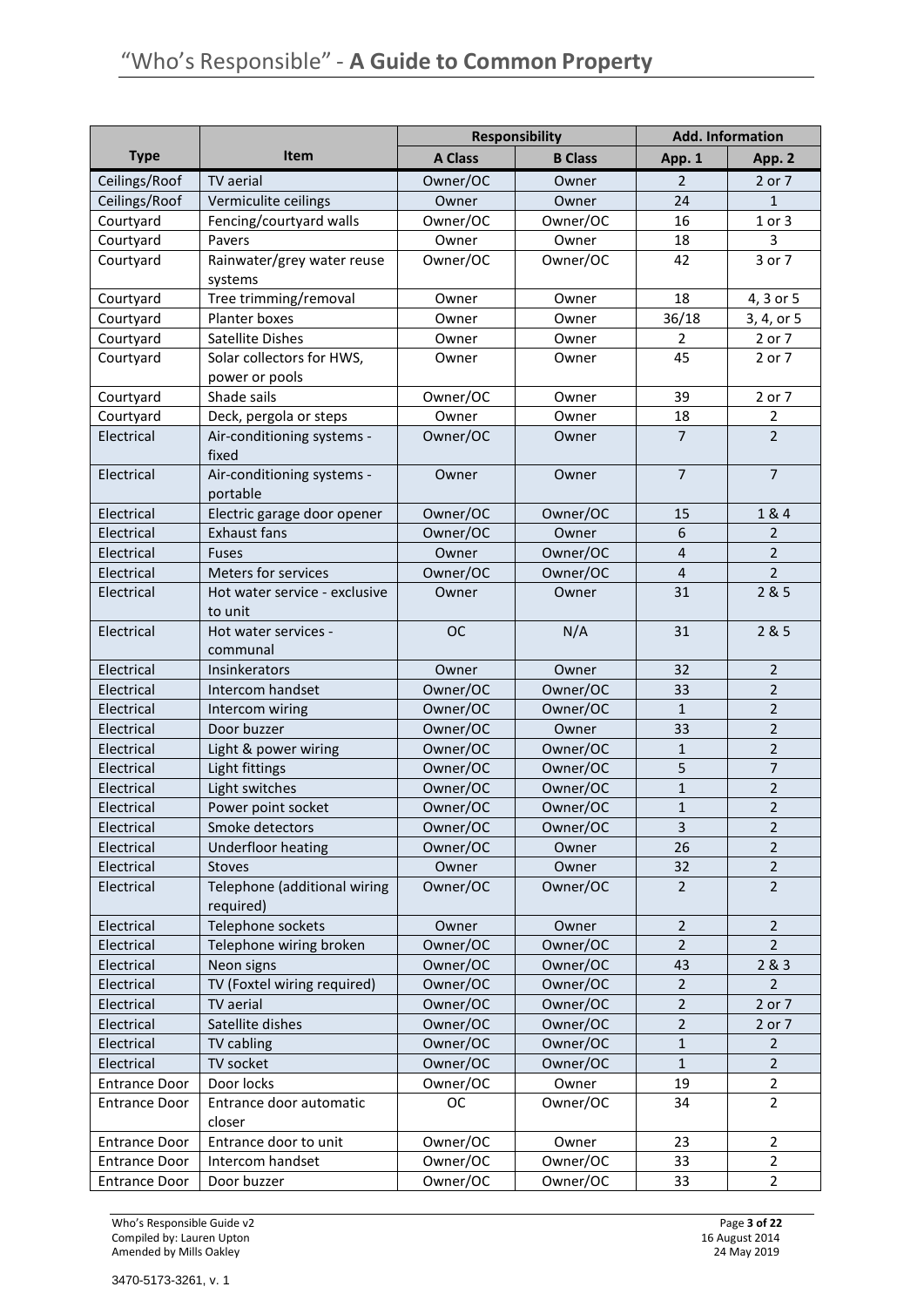|                      |                                             | <b>Responsibility</b> |                | <b>Add. Information</b> |                         |
|----------------------|---------------------------------------------|-----------------------|----------------|-------------------------|-------------------------|
| <b>Type</b>          | <b>Item</b>                                 | <b>A Class</b>        | <b>B</b> Class | App. 1                  | App. 2                  |
| <b>Entrance Door</b> | Keys, security cards etc.                   | Owner                 | Owner          | 15,19                   | 4                       |
| <b>Entrance Door</b> | Peak hole                                   | Owner                 | Owner          | 23                      | $\overline{2}$          |
| <b>Entrance Door</b> | Fire doors                                  | Owner/OC              | Owner          | 23                      | $\overline{2}$          |
| <b>Entrance Door</b> | Security & fly screen doors                 | Owner/OC              | Owner          | 23                      | $\overline{2}$          |
| <b>Entrance Door</b> | Security door repair                        | Owner/OC              | Owner          | 23                      | $\overline{2}$          |
| Floor                | <b>Blocked floor drain</b>                  | Owner/OC              | Owner          | 35                      | $\overline{4}$          |
| Floor                | Floor & wall tiles                          | Owner                 | Owner          | 25,26,29                | $\overline{2}$          |
| Floor                | Floorboards/parquetry/float<br>ing floor    | Owner                 | Owner          | 26                      | $\overline{2}$          |
| Floor                | Cracked concrete floor                      | Owner/OC              | Owner          | 20,26                   | 2                       |
| Floor                | Internal carpet                             | Owner                 | Owner          | 26                      | $\overline{7}$          |
| Floor                | Lino/vinyl/cork tiles                       | Owner                 | Owner          | 26                      | $\overline{2}$          |
| Floor                | Skirting boards &<br>architraves            | Owner                 | Owner          | 22,23,26                | $\overline{2}$          |
| Floor                | Mezzanines within lots                      | Owner                 | Owner          | 26                      | 2                       |
| Floor                | Underfloor heating                          | Owner                 | Owner          | 26                      | $\overline{2}$          |
| Floor                | Magnesite floor base                        | Owner                 | Owner          | 26                      | $\overline{2}$          |
| Floor                | Pavers                                      | Owner/OC              | Owner          | 18                      | 3                       |
| Garden               | <b>Retaining walls</b>                      | Owner/OC              | Owner/OC       | 36,18                   | 3                       |
| Garden               | Pavers                                      | Owner/OC              | Owner/OC       | 18, 36                  | 3                       |
| Garden               | Irrigation system                           | Owner/OC              | Owner/OC       | 1, 2                    | 3                       |
| Garden               | Pathways                                    | Owner/OC              | Owner/OC       | 36,18                   | 3                       |
| Garden               | Planter boxes                               | Owner/OC              | Owner/OC       | 36,18                   | 3                       |
| Garden               | Swimming pool                               | Owner/OC              | Owner/OC       | 38                      | 3                       |
| Garden               | On site detention systems                   | <b>OC</b>             | Owner/OC       | 42                      | 3                       |
| Garden               | Rainwater/grey water reuse<br>systems       | Owner/OC              | Owner/OC       | 42                      | 3 or 7                  |
| Garden               | Pond/water feature                          | Owner/OC              | Owner/OC       | 38                      | 3                       |
| Garden               | Annual check on backflow<br>device          | <b>OC</b>             | Owner/OC       | 38                      | $\overline{\mathbf{4}}$ |
| Garden               | Solar collectors for HWS,<br>power or pools | Owner/OC              | Owner/OC       | 45                      | 2 or 7                  |
| Garden               | Signs                                       | Owner/OC              | Owner/OC       | 43                      | 2 & 3                   |
| Garden               | Shade sails                                 | Owner/OC              | Owner/OC       | 39                      | $\overline{2}$          |
| Garden               | Plants/trees                                | Owner/OC              | Owner/OC       | 36,18                   | 3                       |
| Garden               | Fences                                      | Owner/OC              | Owner/OC       | 16                      | 3                       |
| General              | Built-in<br>wardrobes/cupboards             | Owner                 | Owner          | 32                      | $1\,$                   |
| General              | Cracks in walls                             | Owner/OC              | Owner          | 23                      | $\overline{\mathbf{4}}$ |
| General              | Damage to common<br>property by tenant      | Owner                 | Owner          | 27                      | $\mathbf{1}$            |
| General              | Ducting covering stack                      | Owner                 | Owner          | 1,8,35                  | $\overline{4}$          |
| General              | Stairs in unit                              | Owner                 | Owner          | 32                      | $\overline{2}$          |
| General              | Shutters/screening                          | Owner/OC              | Owner          | 39                      | $\overline{2}$          |
| General              | Internal doors                              | Owner                 | Owner          | 23                      | $\overline{2}$          |
| General              | Keys, security cards etc.                   | Owner                 | Owner          | 15,19                   | 4                       |
| General              | Lifts with exclusive or<br>restricted use   | <b>OC</b>             | N/A            | 41                      | $\overline{2}$          |
| General              | Tree trimming/removal                       | Owner/OC              | Owner/OC       | 18, 36                  | 4                       |
| General              | Columns within unit                         | Owner/OC              | Owner          | 23                      | $\overline{2}$          |
| General              | Window treatments                           | Owner/OC              | Owner          | 22                      | $\overline{7}$          |
| General              | Planter boxes                               | Owner/OC              | Owner/OC       | 11,36,18                | 3                       |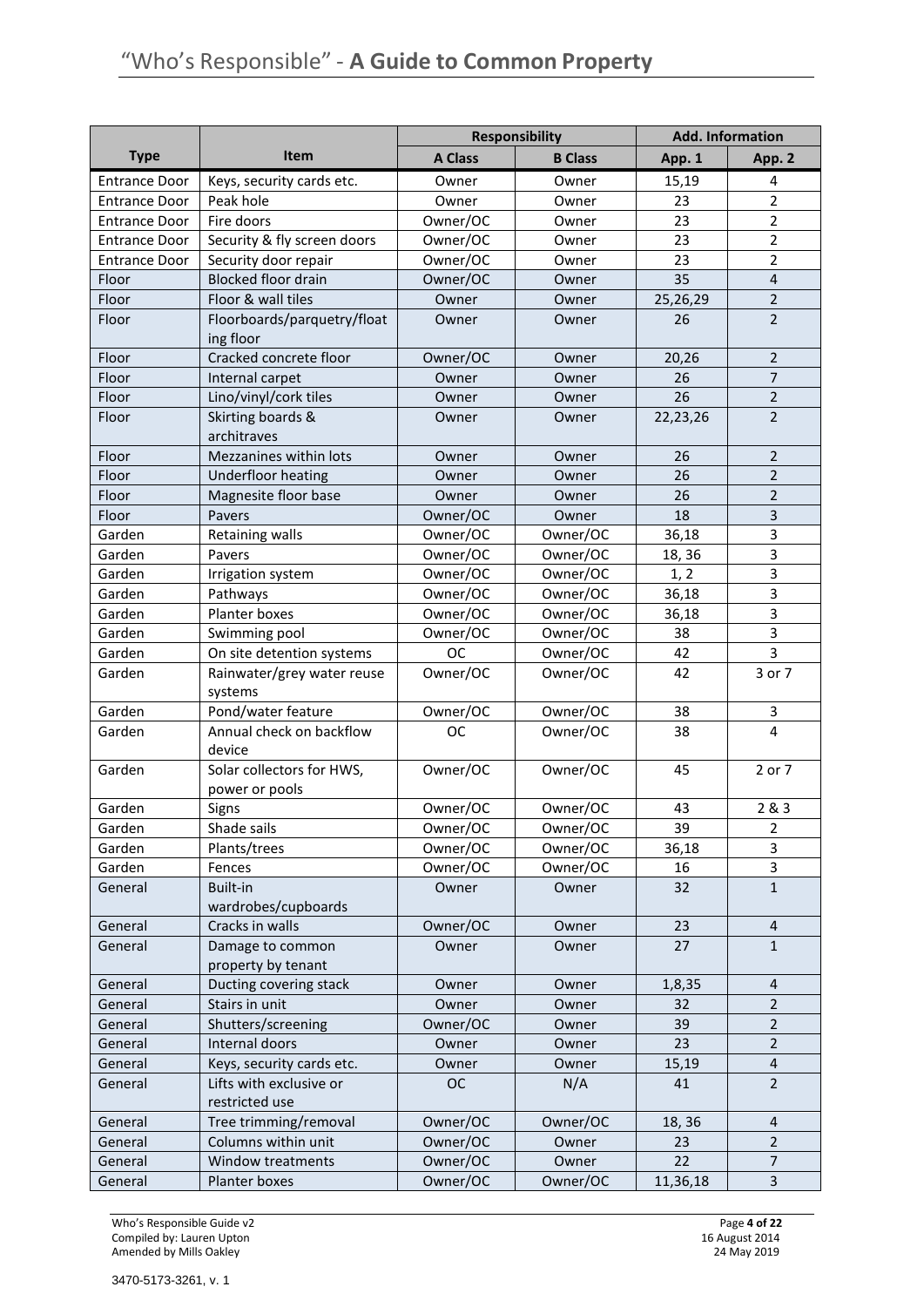|             |                             | <b>Responsibility</b> |                |              | <b>Add. Information</b> |
|-------------|-----------------------------|-----------------------|----------------|--------------|-------------------------|
| <b>Type</b> | <b>Item</b>                 | <b>A Class</b>        | <b>B</b> Class | App. 1       | App. 2                  |
| General     | Driveways                   | /OC                   | Owner/OC       | 40           | 3                       |
| General     | Signs                       | Owner/OC              | Owner/OC       | 43           | 2&3                     |
| General     | <b>Retaining walls</b>      | Owner/OC              | Owner/OC       | 36,18        | 3                       |
| General     | Turntables                  | <b>OC</b>             | <b>OC</b>      | 40           | 3                       |
| General     | Conduit                     | Owner/OC              | Owner/OC       | $\mathbf{1}$ | $\overline{2}$          |
| General     | Shade sails                 | Owner/OC              | Owner/OC       | 39           | $\overline{2}$          |
| General     | Fencing/courtyard walls     | Owner/OC              | Owner/OC       | 16           | 1 or 3                  |
| General     | Burst pipe general          | Owner/OC              | Owner/OC       | 1&8          | 5 & 6                   |
| General     | Letter boxes                | Owner/OC              | Owner/OC       | 37           | 2                       |
| Kitchen     | Burst pipe general          | Owner/OC              | Owner          | 1 & 8        | 5&6                     |
| Kitchen     | Dishwasher                  | Owner                 | Owner          | 32           | $\overline{2}$          |
| Kitchen     | Dripping "S" bend under     | Owner                 | Owner          | 1&8          | 5                       |
|             | sink                        |                       |                |              |                         |
| Kitchen     | Ducting covering stack      | Owner                 | Owner          | 1,8,35       | $\overline{\mathbf{4}}$ |
| Kitchen     | <b>Exhaust fans</b>         | Owner                 | Owner          | 6            | $\overline{2}$          |
| Kitchen     | Floor & wall tiles          | Owner                 | Owner          | 25 & 11      | $\overline{2}$          |
| Kitchen     | Hot water service exclusive | Owner                 | Owner          | 31           | 2 & 5                   |
|             | to unit                     |                       |                |              |                         |
| Kitchen     | Insinkerators               | Owner                 | Owner          | 32           | $\overline{2}$          |
| Kitchen     | Benches, cabinets and       | Owner                 | Owner          | 32           | $\overline{2}$          |
|             | joinery                     |                       |                |              |                         |
| Kitchen     | Leaking pipes under sink    | Owner                 | Owner          | 1&8          | 5 & 6                   |
| Kitchen     | Lino/vinyl/cork tiles       | Owner                 | Owner          | 26           | $\overline{2}$          |
| Kitchen     | Linoleum                    | Owner                 | Owner          | 26           | $\overline{7}$          |
| Kitchen     | <b>Underfloor heating</b>   | Owner                 | Owner          | 26           | $\overline{2}$          |
| Kitchen     | Main stop cock to unit      | Owner/OC              | Owner          | $\mathbf{1}$ | 4                       |
| Kitchen     | Stoves                      | Owner                 | Owner          | 32           | $\overline{2}$          |
| Parking     | Carports                    | Owner                 | Owner          | 14           | $1\,$                   |
| Parking     | Common property door        | <b>OC</b>             | <b>OC</b>      | 15           | $\overline{4}$          |
|             | control mechanism           |                       |                |              |                         |
| Parking     | Door hinge mechanism        | Owner/OC              | Owner/OC       | 14           | $\overline{2}$          |
| Parking     | Electric garage door opener | Owner/OC              | Owner/OC       | 15           | $\overline{\mathbf{4}}$ |
| Parking     | Garage door lock            | Owner/OC              | Owner/OC       | 14           | $\mathbf 2$             |
| Parking     | Garage doors                | Owner/OC              | Owner/OC       | 14           | $\overline{2}$          |
| Parking     | Garage door auto opening    | Owner/OC              | Owner/OC       | 15           | $\overline{2}$          |
|             | mechanism                   |                       |                |              |                         |
| Parking     | Garage door auto remotes    | Owner                 | Owner          | 15           | 4 or 7                  |
| Parking     | Cable gates/boom gate       | <b>OC</b>             | <b>OC</b>      | 14 & 15      | 2                       |
| Parking     | Light fittings              | <b>OC</b>             | Owner/OC       | 5            | 2                       |
| Parking     | Line marking                | <b>OC</b>             | <b>OC</b>      | 14           | $\overline{a}$          |
| Parking     | Turntables                  | <b>OC</b>             | <b>OC</b>      | 40           | 3                       |
| Parking     | Leaking suspended slab      | <b>OC</b>             | <b>OC</b>      | 36 & 17      | $\overline{2}$          |
| Parking     | Signs                       | Owner/OC              | Owner/OC       | 43           | 2 & 3                   |
| Parking     | Mesh between garages        | Owner                 | Owner          | 14 & 16      | 2                       |
| Parking     | <b>Blocked floor drain</b>  | <b>OC</b>             | Owner/OC       | 35           | $\overline{\mathbf{4}}$ |
| Parking     | Water ingress into garage   | <b>OC</b>             | Owner/OC       | 17 & 8       | $\overline{4}$          |
| Plumbing    | Blocked floor drain         | Owner/OC              | Owner          | 35           | 4,5 & 6                 |
| Plumbing    | <b>Blocked sewer</b>        | Owner/OC              | Owner/OC       | 35           | 4,5&6                   |
| Plumbing    | <b>Blocked stormwater</b>   | Owner/OC              | Owner/OC       | 35           | 4,5 & 6                 |
| Plumbing    | Burst pipe general          | Owner/OC              | Owner/OC       | 8 & 35       | 4,5 & 6                 |
| Plumbing    | Damage to unit after water  | Owner/OC              | Owner          | 11 & 13      | 1,5 & 6                 |
|             | leak                        |                       |                |              |                         |

Who's Responsible Guide v2<br>
Compiled by: Lauren Upton<br>
Amended by Mills Oakley<br>
24 May 2019 Compiled by: Lauren Upton 16 August 2014 Amended by Mills Oakley 24 May 2019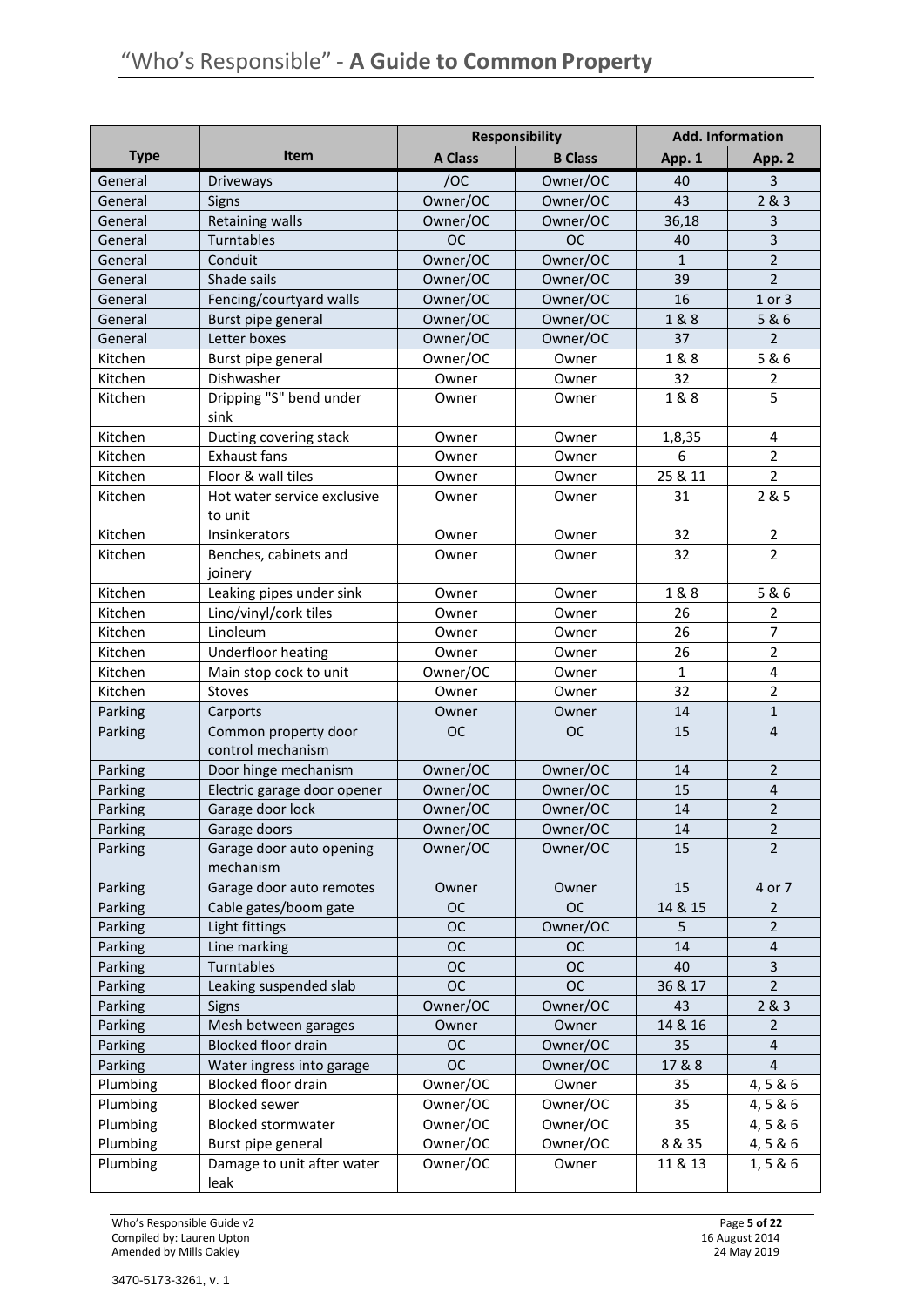|             |                                       |                | <b>Responsibility</b> | <b>Add. Information</b> |                |
|-------------|---------------------------------------|----------------|-----------------------|-------------------------|----------------|
| <b>Type</b> | <b>Item</b>                           | <b>A Class</b> | <b>B Class</b>        | App. 1                  | App. 2         |
| Plumbing    | Dampness in a unit                    | Owner/OC       | Owner                 | 10 & 11                 | $\mathbf{1}$   |
| Plumbing    | Dripping "S" bend under<br>sink       | Owner          | Owner                 | 1&8                     | 4 & 5          |
| Plumbing    | Leaking pipes under sink              | Owner          | Owner                 | 1 & 8                   | 5 & 6          |
| Plumbing    | Stop cock to unit                     | Owner/OC       | Owner                 | $\mathbf{1}$            | 4              |
| Plumbing    | Main stop cock to<br>development      | <b>OC</b>      | <b>OC</b>             | $\mathbf{1}$            | 4              |
| Plumbing    | Plug & waste in bath                  | Owner          | Owner                 | 9                       | 4              |
| Plumbing    | Water hammer                          | Owner/OC       | Owner/OC              | $\mathbf{1}$            | $\overline{4}$ |
| Plumbing    | Grease traps blocked                  | Owner          | Owner                 | 35                      | 4              |
| Plumbing    | Back flow prevention device           | Owner/OC       | Owner/OC              | 38                      | 3              |
| Plumbing    | Rising damp bottom of unit            | <b>OC</b>      | Owner                 | 10 & 23                 | $\mathbf{1}$   |
| Plumbing    | Toilet bowl                           | Owner          | Owner                 | 32                      | $\overline{2}$ |
| Plumbing    | Toilet cistern                        | Owner          | Owner                 | 32                      | $\overline{2}$ |
| Plumbing    | Burst hot water service               | Owner/OC       | Owner                 | 31                      | 285            |
| Plumbing    | Water ingress into garage             | Owner/OC       | Owner/OC              | 8, 17, 30               | 4 & 6          |
| Plumbing    | On site detention systems             | <b>OC</b>      | Owner/OC              | 42                      | 3              |
| Plumbing    | Rainwater/grey water reuse<br>systems | Owner/OC       | Owner/OC              | 42                      | 3              |
| Plumbing    | Water leaking from bath               | Owner          | Owner                 | 11 & 12                 | 4,5 & 6        |
| Plumbing    | Water leaking from shower             | Owner          | Owner                 | 11, 12 & 30             | 4,5 & 6        |
| Plumbing    | Water leaking from shower<br>taps     | Owner          | Owner                 | 1                       | 4              |
| Plumbing    | Water leaking through tiles           | Owner/OC       | Owner                 | 25, 29 & 30             | 4,5 & 6        |
| Windows     | Cleaning outside                      | Owner/OC       | Owner                 | 22                      | $\mathbf{1}$   |
| Windows     | Flyscreen's/security screens          | Owner/OC       | Owner                 | 22                      | $\overline{2}$ |
| Windows     | Locks                                 | Owner          | Owner                 | 22                      | $\overline{2}$ |
| Windows     | Repairs                               | Owner/OC       | Owner                 | 22                      | $\overline{2}$ |
| Windows     | Sash cord replacement                 | Owner          | Owner                 | 22                      | $\overline{2}$ |
| Windows     | Window treatments                     | Owner          | Owner                 | 22                      | $\overline{7}$ |
| Windows     | Signs                                 | Owner          | Owner                 | 43                      | 2&3            |
| Windows     | Awnings/shutters                      | Owner/OC       | Owner                 | 39                      | $\overline{2}$ |
| Windows     | Seal to window                        | Owner/OC       | Owner/                | 22                      | $\overline{2}$ |
| Windows     | Privacy or<br>sunscreen/louvres       | Owner/OC       | Owner                 | 39                      | $\overline{2}$ |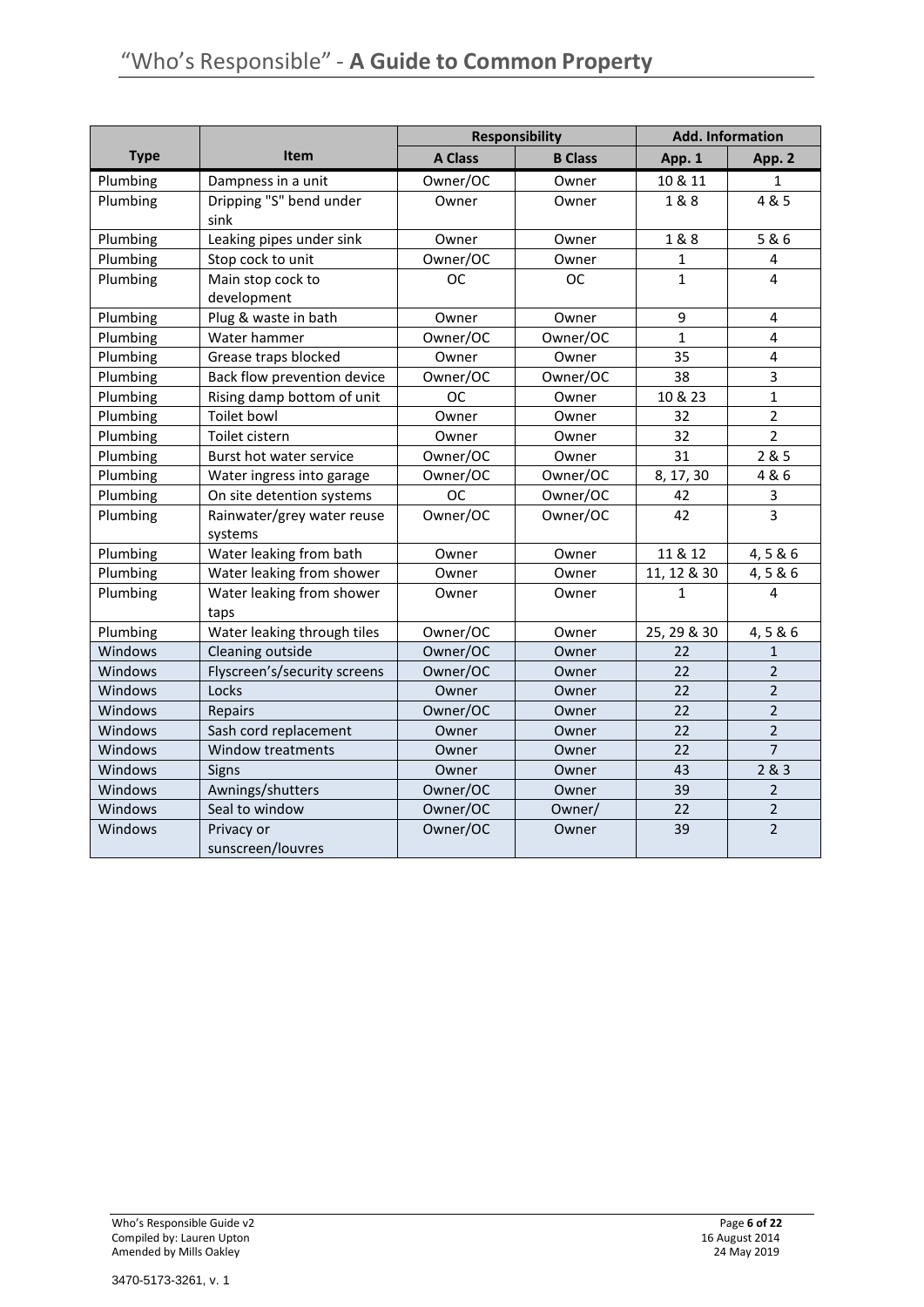# **APPENDIX 1 – ADDITIONAL INFORMATION – REPAIRS**

| $\mathbf{1}$   | Any pipe, cable, ducting, taps, conduit and light switches                                                                                                                                                                                                                                                                                                                                                                                                                                                                                                                                                                                                                                                                                                                                                                                                                            |
|----------------|---------------------------------------------------------------------------------------------------------------------------------------------------------------------------------------------------------------------------------------------------------------------------------------------------------------------------------------------------------------------------------------------------------------------------------------------------------------------------------------------------------------------------------------------------------------------------------------------------------------------------------------------------------------------------------------------------------------------------------------------------------------------------------------------------------------------------------------------------------------------------------------|
|                | A & B Class                                                                                                                                                                                                                                                                                                                                                                                                                                                                                                                                                                                                                                                                                                                                                                                                                                                                           |
|                | Repairs to any pipe, cable, ducting or the like that is for the exclusive use of the<br>unit, (i.e. branch line if it only benefits the unit) $-$ Owner responsibility<br>Repairs to any pipe, cable, ducting or the like that is on the main or common line<br>٠<br>that services some or all units - OC responsibility<br>Stop cock to a unit - Owner responsibility<br>٠<br>Main stop cock to development - OC responsibility<br>Taps inside the unit boundary - Owner responsibility<br>٠<br>Taps on common property - OC responsibility (Unless individually approved)<br>٠<br>Light switches inside the unit - Owner responsibility<br>٠<br>Light switches on common property (i.e. stairwells, foyer, communal garages etc.) -<br>٠<br>OC responsibility<br>Power point inside the unit - Owner responsibility<br>٠<br>Power point on common property - OC responsibility<br>٠ |
|                | Water hammer:<br>$\bullet$<br>Installation of water hammer/washers to taps inside the unit $-$ Owner                                                                                                                                                                                                                                                                                                                                                                                                                                                                                                                                                                                                                                                                                                                                                                                  |
|                | responsibility<br>Installation of inhibitor valve to pipes inside the unit - Owner responsibility.<br>$\overline{\phantom{a}}$<br>Installation of inhibitor valve to the main stop cock for the development -<br>OC responsibility                                                                                                                                                                                                                                                                                                                                                                                                                                                                                                                                                                                                                                                    |
| $\overline{2}$ | Telephone/Foxtel/TV aerials/Satellite dishes                                                                                                                                                                                                                                                                                                                                                                                                                                                                                                                                                                                                                                                                                                                                                                                                                                          |
|                | <b>B Class</b>                                                                                                                                                                                                                                                                                                                                                                                                                                                                                                                                                                                                                                                                                                                                                                                                                                                                        |
|                | Telephone cable to unit only - Owner responsibility<br>$\bullet$<br>Telephone cable servicing all units - OC responsibility<br>$\bullet$<br>Foxtel/TV aerials for individual unit - Owner responsibility<br>$\bullet$<br>Foxtel/TV aerials installed on roof of joined townhouses and services all units - OC<br>$\bullet$<br>responsibility<br>Satellite dishes for individual unit - Owner responsibility<br><b>A Class</b>                                                                                                                                                                                                                                                                                                                                                                                                                                                         |
|                | If telephone or Foxtel wiring is for the benefit of the unit only & not<br>installed by the $OC - O$ wner responsibility to install/repair<br>If telephone/Foxtel wiring is for the benefit of all owners $\&/$ or installed by the OC -                                                                                                                                                                                                                                                                                                                                                                                                                                                                                                                                                                                                                                              |
|                | OC responsibility<br>TV aerial installed into roof cavity by Owner - Owner responsibility                                                                                                                                                                                                                                                                                                                                                                                                                                                                                                                                                                                                                                                                                                                                                                                             |
|                | TV aerial installed on roof - communal for all units - OC responsibility                                                                                                                                                                                                                                                                                                                                                                                                                                                                                                                                                                                                                                                                                                                                                                                                              |
|                | TV aerial installed on balcony by Owner - Owner responsibility (subject to OC<br>consent)                                                                                                                                                                                                                                                                                                                                                                                                                                                                                                                                                                                                                                                                                                                                                                                             |
|                | Communal satellite dish installed on roof to service all units - OC responsibility<br>Satellite dish installed within unit boundary (i.e. courtyard, garden, balcony, roof<br>٠<br>space etc.) - Owner responsibility (subject to OC consent)                                                                                                                                                                                                                                                                                                                                                                                                                                                                                                                                                                                                                                         |
| 3              | <b>Smoke detectors</b>                                                                                                                                                                                                                                                                                                                                                                                                                                                                                                                                                                                                                                                                                                                                                                                                                                                                |
|                | A & B Class<br>If the smoke detectors are stand alone, installed in a unit - Owner responsibility<br>If the smoke detectors are on common property and/or not connected to a fire<br>$\bullet$<br>board in the building - OC responsibility                                                                                                                                                                                                                                                                                                                                                                                                                                                                                                                                                                                                                                           |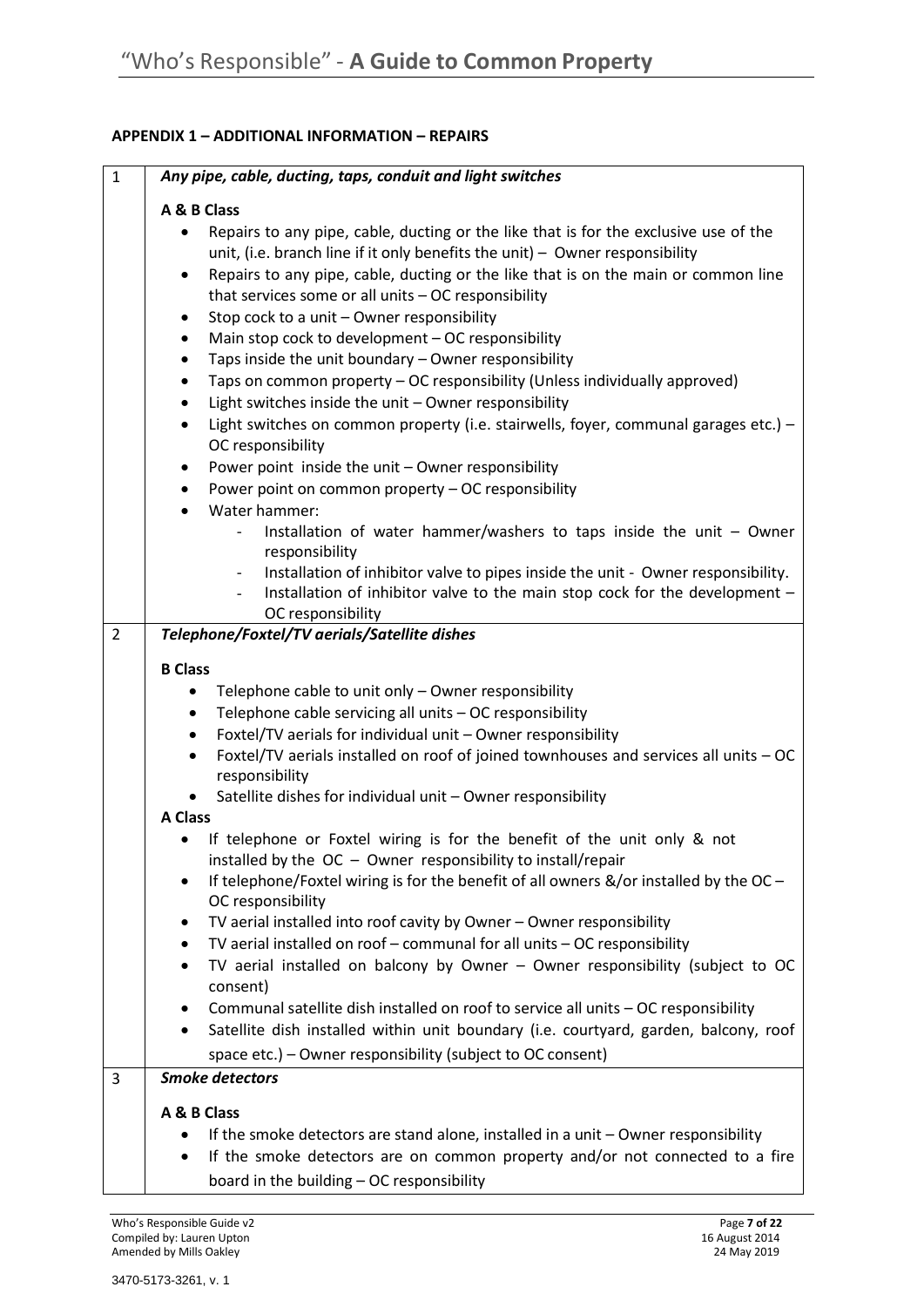| 4              | <b>Fuses</b>                                                                                                                                                                                       |
|----------------|----------------------------------------------------------------------------------------------------------------------------------------------------------------------------------------------------|
|                | <b>B</b> Class                                                                                                                                                                                     |
|                | If the fuse board is within the unit boundary - Owner responsibility<br>$\bullet$                                                                                                                  |
|                | Meter box could be located on a townhouse built within a unit boundary but<br>$\bullet$                                                                                                            |
|                | services irrigation system - OC responsibility<br><b>A Class</b>                                                                                                                                   |
|                | If the fuse board is within the unit boundary (i.e. services only that unit) $-$ Owner<br>$\bullet$                                                                                                |
|                | responsibility                                                                                                                                                                                     |
|                | If the fuse switch is located on a mains board but only services $1$ unit $-$ Owner<br>$\bullet$<br>responsibility                                                                                 |
|                | If the fuse board is in the common property meter room but only services 1 unit -<br>$\bullet$                                                                                                     |
|                | Owner responsibility                                                                                                                                                                               |
|                | Meter box could be within a unit boundary but services irrigation system -<br>$\bullet$                                                                                                            |
|                | OC responsibility                                                                                                                                                                                  |
|                | NOTE: Because the meter room is common property, the OC cannot prevent owners gaining access<br>to it. However, it is not a requirement to give them a key. The OC should be made aware that if an |
|                | owner obtains a key and electrocutes themselves, the OC could be held responsible. If damage                                                                                                       |
|                | occurs to the meters, the owner is responsible for the repair. They can get a key from ACTEWAGL.                                                                                                   |
| 5              | <b>Light fittings</b>                                                                                                                                                                              |
|                | A & B Class                                                                                                                                                                                        |
|                | Light fittings inside a unit and on balconies - Owner responsibility                                                                                                                               |
|                | Light fittings on common property - OC responsibility<br>$\bullet$                                                                                                                                 |
|                | Light fittings on common property but connected to the meter of a unit $-$ OC<br>$\bullet$<br>responsibility                                                                                       |
|                | Light fittings installed on roof of basement garage, but comes within unit                                                                                                                         |
|                | subsidiary - OC responsibility                                                                                                                                                                     |
| 6              | <b>Exhaust fans</b>                                                                                                                                                                                |
|                | <b>B</b> class                                                                                                                                                                                     |
|                | If exhaust fans are installed inside the unit - Owner responsibility                                                                                                                               |
|                | <b>A Class</b>                                                                                                                                                                                     |
|                | If exhaust fans are installed inside the unit - Owner responsibility                                                                                                                               |
|                | If common exhaust fans are installed on common property (i.e. plant room,                                                                                                                          |
|                | basement garage, cabana room, sauna room, internal pool room etc.) - OC<br>responsibility                                                                                                          |
|                | If unit exhaust fan is located on Common Property - Owner responsibility to                                                                                                                        |
|                | obtain access and service as required                                                                                                                                                              |
|                | If commercial unit exhaust fan traverses common property to expel to exterior                                                                                                                      |
|                | - Owner responsibility                                                                                                                                                                             |
| $\overline{7}$ | <b>Air conditioners</b>                                                                                                                                                                            |
|                | <b>B</b> Class                                                                                                                                                                                     |
|                | Air conditioners that service the individual unit (i.e. split system internal unit<br>٠                                                                                                            |
|                | inside the unit and external compressor on balcony or grounds of unit) - Owner<br>responsibility                                                                                                   |
|                | Portable air conditioners - Owner responsibility                                                                                                                                                   |
|                | <b>A Class</b>                                                                                                                                                                                     |
|                | Air conditioners that service the individual unit (i.e. split system internal unit                                                                                                                 |
|                | inside the unit & external compressor on balcony or common property wall,                                                                                                                          |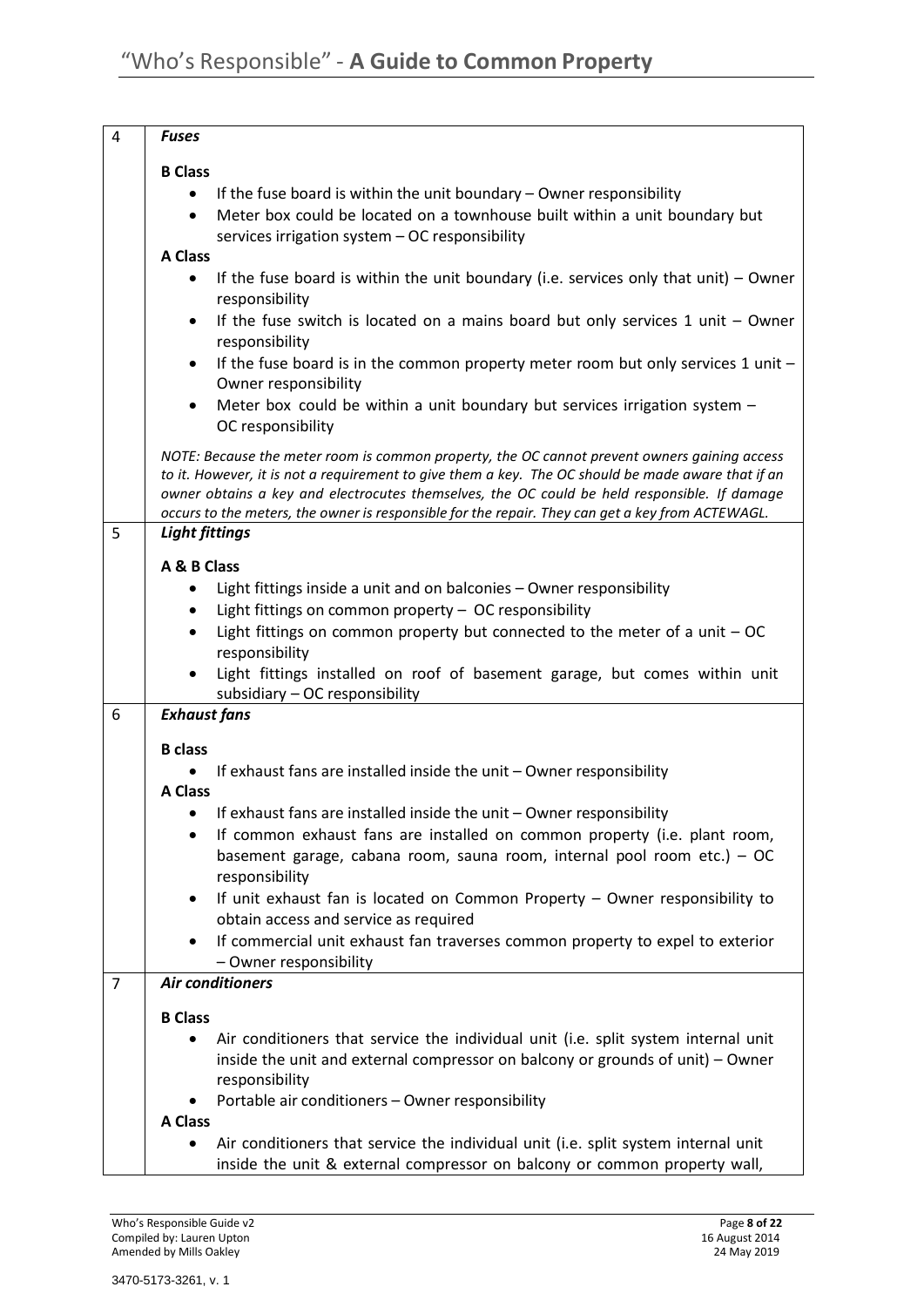|    | common property basement car parking area) - Owner responsibility unless<br>resolved otherwise by article/OC |
|----|--------------------------------------------------------------------------------------------------------------|
|    | Communal air conditioning systems/plant/cooling towers for the benefit of all units<br>$\bullet$             |
|    | - OC responsibility                                                                                          |
|    | Portable air conditioners and dehumidifiers - Owner responsibility                                           |
| 8  | <b>Burst pipes</b>                                                                                           |
|    | <b>B Class</b>                                                                                               |
|    | Burst pipes on branch line which only benefit one unit - Owner responsibility                                |
|    | Burst pipes on main line which benefit all or some units - OC                                                |
|    | responsibility regardless of its location (could run through portion of the                                  |
|    | boundary of a unit)                                                                                          |
|    | <b>A Class</b>                                                                                               |
|    | Burst pipes on branch line which only benefit one unit - Owner                                               |
|    | responsibility                                                                                               |
|    | Burst pipes on main line which benefits all or some units - OC<br>responsibility                             |
| 9  | Plug & waste in bath                                                                                         |
|    | Plug and waste in bath is generally within the unit boundaries - Owner responsibility                        |
| 10 | <b>Dampness/Condensation</b>                                                                                 |
|    |                                                                                                              |
|    | If dampness and condensation (e.g. mould) is occurring in a unit, it must be first                           |
|    | determined where the water is coming from. If the dampness is coming from                                    |
|    | condensation from the inside - Owner responsibility                                                          |
|    | Common causes of this are:                                                                                   |
|    | Kitchen cooking<br>٠                                                                                         |
|    | Use of clothes dryer<br>٠                                                                                    |
|    | Sleeping in bedroom without opening window (the average person expels 400ml of                               |
|    | water each night while sleeping)                                                                             |
|    |                                                                                                              |
|    | In this case, mould is normally more virulent in the colder months and would normally                        |
|    | occur on a southern wall or on flat concrete roof. The mould would occur on the surface                      |
|    | of the paint with no paint lifting                                                                           |
|    | If the dampness was coming from outside, the paint would lift with white powder under                        |
|    | the paint                                                                                                    |
|    | Common causes of this are:                                                                                   |
|    | Damp course is covered by landscaping/mulch;                                                                 |
|    |                                                                                                              |
|    | Problems with the window seals;                                                                              |
|    | Leakage from water penetration windows, roof leaks, skylight;                                                |
|    | Leakage from bathroom/kitchen/laundry in unit above; and                                                     |
|    | Overflow relief valve                                                                                        |
|    | <b>B Class</b> - Owner responsibility                                                                        |
|    | <b>A Class</b>                                                                                               |
|    | Problems emanating from common property - OC responsibility                                                  |
|    | Problems emanating from another unit - at-fault unit owner's responsibility                                  |
|    | Overflow relief valve/internal problems identified above - Owner responsibility                              |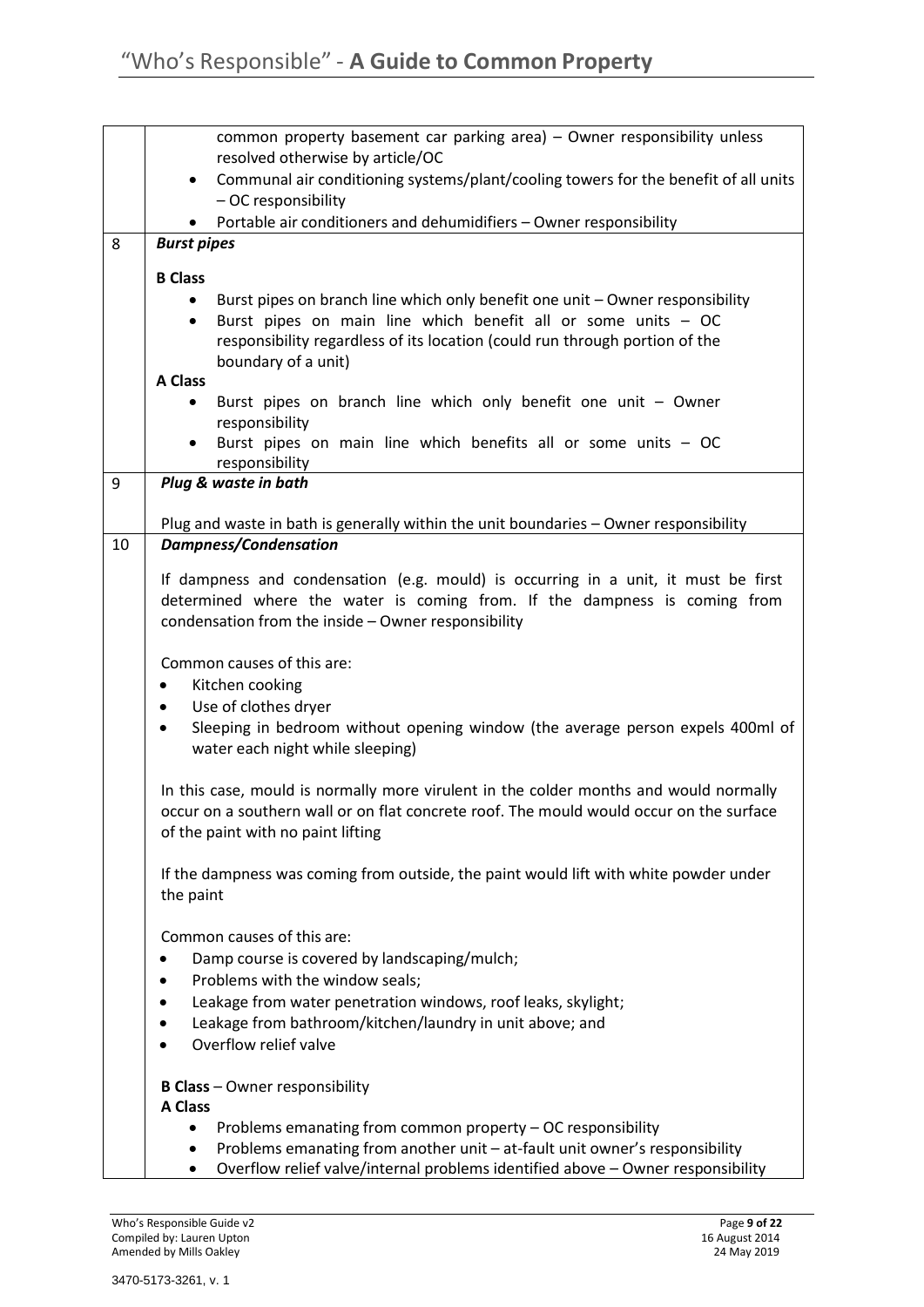|    | Resultant damage may be an insurable event and claimable under the OC insurance policy                                                                                                                                                                                                                                                                                                                                                                                                                          |  |  |
|----|-----------------------------------------------------------------------------------------------------------------------------------------------------------------------------------------------------------------------------------------------------------------------------------------------------------------------------------------------------------------------------------------------------------------------------------------------------------------------------------------------------------------|--|--|
| 11 | Water leakage                                                                                                                                                                                                                                                                                                                                                                                                                                                                                                   |  |  |
|    | <b>B</b> Class                                                                                                                                                                                                                                                                                                                                                                                                                                                                                                  |  |  |
|    | Water leakage is Owner responsibility                                                                                                                                                                                                                                                                                                                                                                                                                                                                           |  |  |
|    | <b>A Class</b>                                                                                                                                                                                                                                                                                                                                                                                                                                                                                                  |  |  |
|    | Tiles on the floor or walls inside the unit including tiles, grout and adhesive on the<br>$\bullet$<br>bathroom floor, bath and shower base - Owner responsibility (unless insurable event)                                                                                                                                                                                                                                                                                                                     |  |  |
|    | However, if water is leaking due to issues with the wet seal or waterproof membrane<br>$\bullet$<br>e.g. under bath or shower recess - OC is responsible for repair of wet seal or<br>waterproof membrane as it is considered a functional treatment that is practically                                                                                                                                                                                                                                        |  |  |
|    | integrated with the slab (a defined part)                                                                                                                                                                                                                                                                                                                                                                                                                                                                       |  |  |
|    | If water is leaking into a unit from another unit or common property, responsibility for<br>٠<br>internal repair rests with the at-fault unit owner or the OC depending on the cause of<br>the leak. The resultant repair could be the subject of an insurance claim (i.e. water<br>damage)                                                                                                                                                                                                                     |  |  |
|    | If the tiles of a floor/wall need to be lifted to repair pipes, then the lifting and<br>٠<br>replacement of the tiles may be claimed under search & find under the OC insurance<br>policy                                                                                                                                                                                                                                                                                                                       |  |  |
|    | Water leakage from planter boxes - inside unit boundary - Owner responsibility                                                                                                                                                                                                                                                                                                                                                                                                                                  |  |  |
|    | Water leakage from planter boxes - common property (i.e. gardens, courtyards, foyer,<br>$\bullet$                                                                                                                                                                                                                                                                                                                                                                                                               |  |  |
|    | entrance etc.) - OC responsibility                                                                                                                                                                                                                                                                                                                                                                                                                                                                              |  |  |
| 12 | <b>Water proofing</b>                                                                                                                                                                                                                                                                                                                                                                                                                                                                                           |  |  |
|    | <b>B Class</b>                                                                                                                                                                                                                                                                                                                                                                                                                                                                                                  |  |  |
|    | The tiles, grouting, adhesive and seal around the top of the bath and the shower                                                                                                                                                                                                                                                                                                                                                                                                                                |  |  |
|    | recess is the Owner's responsibility to maintain<br>The plug & waste under the bath is within the unit boundaries and therefore is the                                                                                                                                                                                                                                                                                                                                                                          |  |  |
|    | ٠<br>Owner's responsibility to maintain                                                                                                                                                                                                                                                                                                                                                                                                                                                                         |  |  |
|    | <b>A Class</b>                                                                                                                                                                                                                                                                                                                                                                                                                                                                                                  |  |  |
|    | The tiles, grouting adhesive and seal around the top of the bath and the shower recess<br>$\bullet$<br>is the Owner's responsibility to maintain if water is leaking into the unit below<br>However, the wet seal or waterproof membrane in the bathroom floor, under the<br>bath/shower, whilst within the boundary of the unit, if applied directly to the slab is<br>considered a functional treatment that is practically integrated with the slab (a<br>defined part), and therefore, is OC responsibility |  |  |
|    | If water leaks into the unit below, the at fault owner or OC (depending on the cause of<br>the leak) is responsible to repair and maintain (i.e. OC would be required to replace<br>wet seal or waterproof membrane)                                                                                                                                                                                                                                                                                            |  |  |
| 13 | <b>Owners Corporation causes damage during maintenance work</b>                                                                                                                                                                                                                                                                                                                                                                                                                                                 |  |  |
|    | If damage is caused to a unit owner's property while the OC is undertaking a repair, the OC<br>is responsible to fix the damaged property. However, if the cause of the damage to the<br>unit (e.g. paintwork or plastered ceiling) was not made when the OC was fixing the<br>problem, and instead was caused by the problem itself, then the OC is not responsible to<br>make good the owner's property unless the OC can be deemed to be liable in negligence<br>or nuisance e.g.:                           |  |  |
|    | A burst occurs to a common pipe in a wall & the OC has to knock a hole in the wall to<br>fix it. The OC is responsible to fix the hole and repaint the wall afterwards<br>A burst occurs to a common pipe in a concrete slab. The OC repairs the leak, but water                                                                                                                                                                                                                                                |  |  |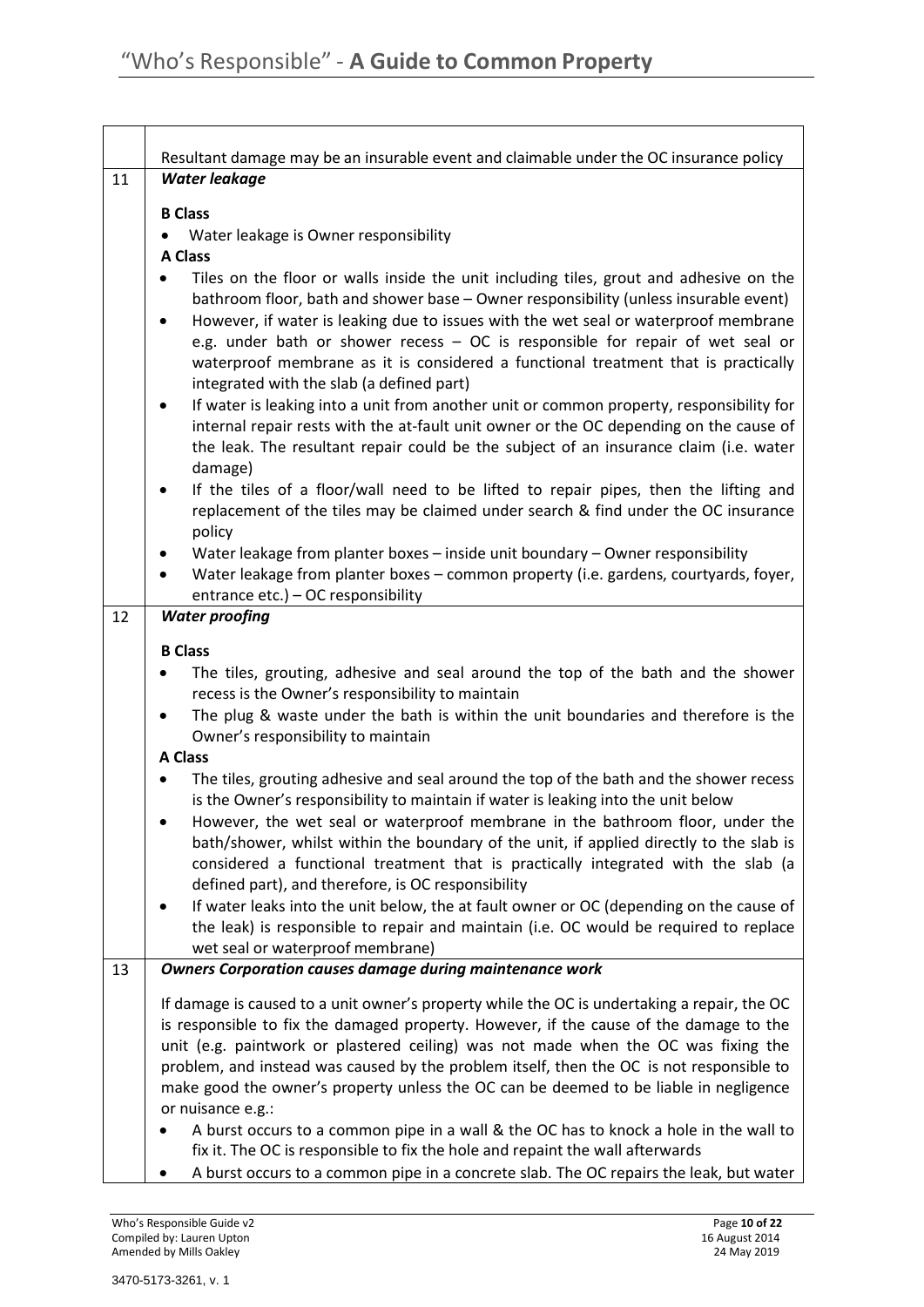|    | stained the ceiling paintwork of the unit below. The OC is not responsible to repaint                             |
|----|-------------------------------------------------------------------------------------------------------------------|
|    | the ceiling (unless the OC had been on notice of the issue and had failed to repair in a                          |
|    | timely manner) because it was not the fixing of the repair that caused the damage                                 |
|    | The OC had to remove a possum from the roof cavity of an A Class unit. As a result,                               |
|    | damage occurred to the ceiling of the top unit -the OC is responsible to repair the                               |
|    | damage to the plaster and repaint the ceiling                                                                     |
|    | The OC, whilst repairing the common property driveway, damages cladding/paintwork                                 |
|    | external to a B Class unit $-$ the OC is responsible for repairs to the cladding and                              |
|    |                                                                                                                   |
|    | repainting                                                                                                        |
|    | Cladding in a B Class unit is damaged as the Owner arranged for repair of guttering $-$                           |
|    | Owner responsibility                                                                                              |
| 14 | <b>Garages</b>                                                                                                    |
|    | <b>B</b> Class                                                                                                    |
|    |                                                                                                                   |
|    | Always Owner responsibility unless the garages or carports are common property                                    |
|    | If common property and license between OC and unit owner is in place, then subject                                |
|    | to terms of license - Owner responsibility                                                                        |
|    | Basement carpark is common property - garage doors to underground car parking<br>٠                                |
|    | area - OC responsibility (includes hinge mechanisms, locks, automatic opening and                                 |
|    | closing, access card mechanisms etc.)                                                                             |
|    | Cable gates/boom gates - OC responsibility<br>٠                                                                   |
|    | Line marking in parking areas - OC responsibility<br>$\bullet$                                                    |
|    | Line marking in underground garage to divide individual unit subsidiaries $-OC$<br>٠                              |
|    | responsibility                                                                                                    |
|    | Numbering of individual car parking spaces - OC responsibility<br>٠                                               |
|    |                                                                                                                   |
|    | Mesh between parking spaces - Owner responsibility unless resolved otherwise<br><b>A Class</b>                    |
|    |                                                                                                                   |
|    | Garage doors to underground car parking area - OC responsibility (includes hinge                                  |
|    | mechanisms, locks, automatic opening and closing, access card mechanisms etc.)                                    |
|    | If individual garages in A Class development, door forms the common property (i.e.                                |
|    | midway from the middle of the door to the external part of the door) $-$ OC                                       |
|    | responsibility                                                                                                    |
|    | Separate garages within an A class designated as owner - Owner responsibility                                     |
|    | Carports in A Class development - OC responsibility, unless special privilege granted to                          |
|    | unit owner                                                                                                        |
|    | Cable gates/boom gates - OC responsibility                                                                        |
|    | Line marking in parking areas - OC responsibility                                                                 |
|    | Line marking in underground garage to divide individual unit subsidiaries $-OC$                                   |
|    | responsibility                                                                                                    |
|    | Numbering of individual car parking spaces and storage cages - OC responsibility                                  |
|    |                                                                                                                   |
| 15 | Mesh between parking spaces - Owner responsibility unless resolved otherwise<br>Garage doors - mechanisms/remotes |
|    |                                                                                                                   |
|    | <b>B</b> Class                                                                                                    |
|    | Mechanisms/remotes to garage doors - Owner responsibility                                                         |
|    | Individual cable gate/boom gate opener (remote, key card) - Owner responsibility                                  |
|    | Underground garage (within unit boundary) - mechanisms/remotes - Owner                                            |
|    |                                                                                                                   |
|    | responsibility                                                                                                    |
|    | Common property underground garage (mechanisms) - OC responsibility                                               |
|    | Common property underground garage (remotes) - Owner responsibility                                               |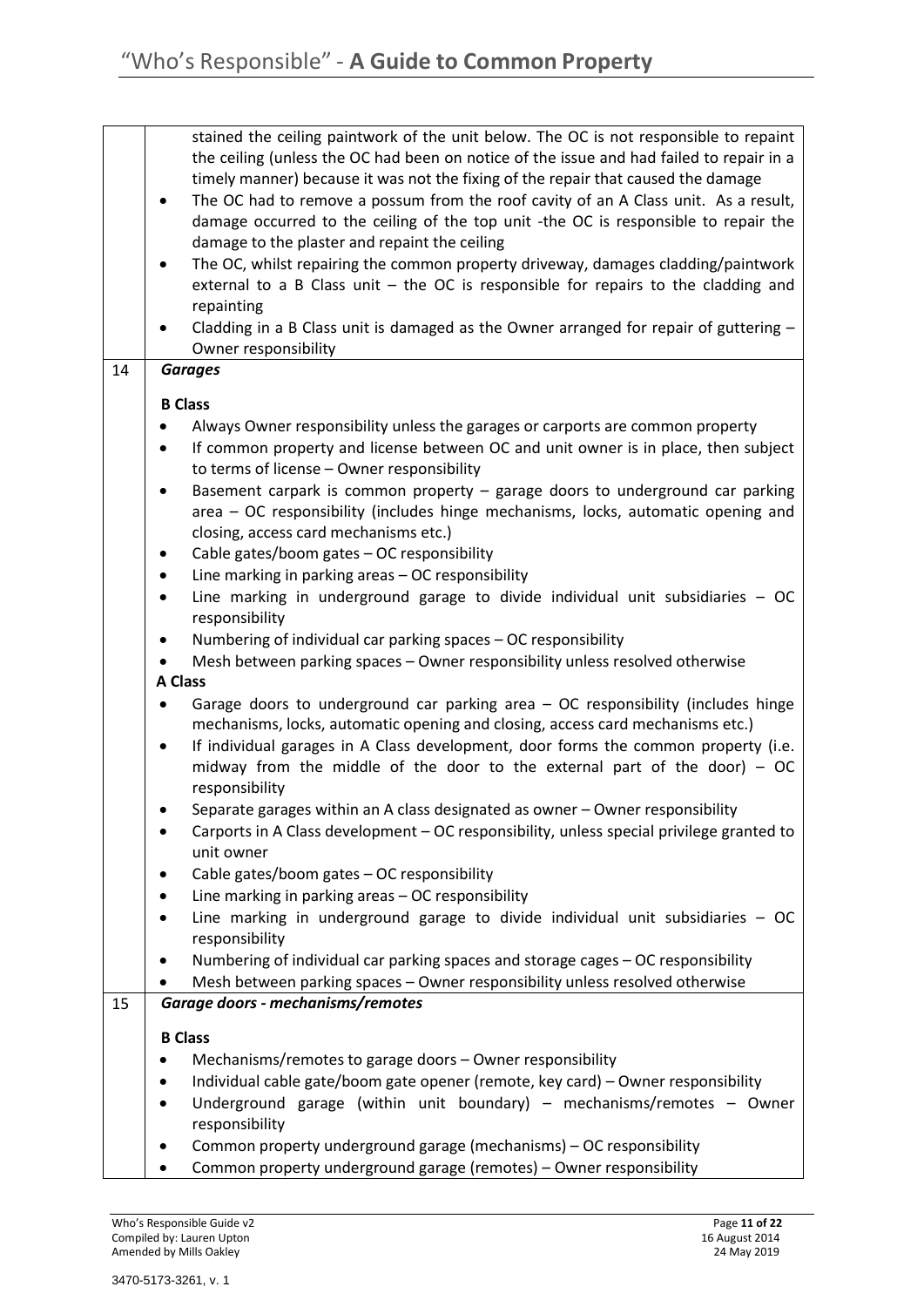|    | <b>A Class</b>                                                                                                                                                                             |
|----|--------------------------------------------------------------------------------------------------------------------------------------------------------------------------------------------|
|    | OC responsible for common property mechanism                                                                                                                                               |
|    | The individual electric garage door opener (remote, key card) - Owner responsibility                                                                                                       |
|    | Individual cable gate/boom gate opener (remote, key card) - Owner responsibility                                                                                                           |
| 16 | Fences taken to be built on the boundary                                                                                                                                                   |
|    | <b>B Class</b>                                                                                                                                                                             |
|    | Divides two units - 50/50 responsibility between each Owner                                                                                                                                |
|    | Divides a unit and common property - 50/50 Owner and OC responsibility (unless OC                                                                                                          |
|    | resolves otherwise)                                                                                                                                                                        |
|    | Divides a unit and Territory land - Owner responsibility                                                                                                                                   |
|    | Divides a unit and another property $-$ 50/50 Owner and adjoining property owner                                                                                                           |
|    | responsibility                                                                                                                                                                             |
|    | Divides common property and another property - 50/50 OC and adjoining property<br>٠<br>owner responsibility                                                                                |
|    | Generally, OC agree that Owner will be responsible for fencing                                                                                                                             |
|    | A Class                                                                                                                                                                                    |
|    | Divides two units (i.e. courtyard wall/fence) $-$ 50/50 responsibility between each<br>Owner                                                                                               |
|    | Divides a unit and common property (i.e. courtyard wall/fence) - 50/50 Owner and OC<br>٠                                                                                                   |
|    | responsibility (boundary midway through wall)                                                                                                                                              |
|    | Divides a unit and Territory land -Owner responsibility (reimbursement can be sought<br>٠<br>from local government)                                                                        |
|    | Divides a unit and another property $-$ 50/50 Owner and adjoining property owner<br>٠<br>responsibility                                                                                    |
|    | Divides common property and another property - 50/50 OC and adjoining property<br>owner responsibility                                                                                     |
|    | In an A Class development, all of the above applies unless the OC has resolved<br>otherwise                                                                                                |
|    | If the Units Plan has identified the walls/fences as purely common property, then the                                                                                                      |
|    | OC is responsible                                                                                                                                                                          |
| 17 | <b>Waterproofing garage</b>                                                                                                                                                                |
|    |                                                                                                                                                                                            |
|    | A garage by definition is not a livable area. It is therefore exempt from compliance with<br>the waterproofing standards for habitable use, set by the Building Code of Australia, that it |
|    | be impervious to water penetration                                                                                                                                                         |
|    |                                                                                                                                                                                            |
|    | Unless there is some damage to common property that is causing the water penetration,<br>the OC is not responsible to ensure a garage area remains dry                                     |
|    |                                                                                                                                                                                            |
|    | However, in an A Class development, the OC is responsible to stop water dripping on to a                                                                                                   |
|    | car and damaging the paintwork, and to prevent any other damage that may occur such as                                                                                                     |
|    | concrete cancer, major flooding etc. as a result                                                                                                                                           |
| 18 | <b>Courtyards/ Gardens</b>                                                                                                                                                                 |
|    | <b>B Class</b>                                                                                                                                                                             |
|    | Courtyards and gardens are Owner responsibility                                                                                                                                            |
|    | Further, a tree growing in a courtyard/garden is deemed to belong to the Owner and                                                                                                         |
|    | they are responsible for all pruning, removal or damage caused by the tree                                                                                                                 |
|    | <b>A Class</b>                                                                                                                                                                             |
|    | Most courtyards or garden areas attached to a unit are unit subsidiaries. Except for                                                                                                       |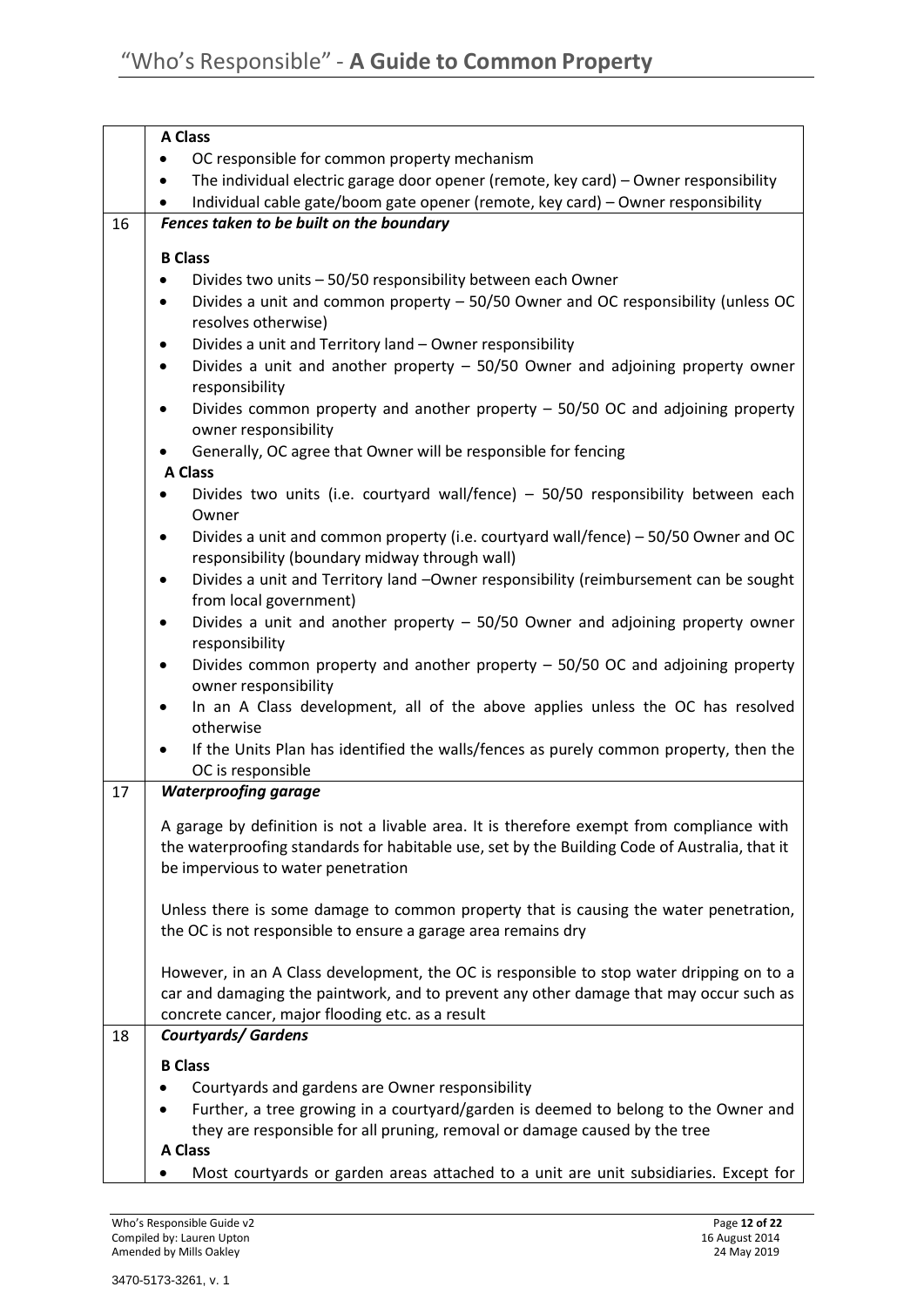|    | the boundary walls/fences, all maintenance inside the unit (i.e. timber decking, pavers,    |
|----|---------------------------------------------------------------------------------------------|
|    | pergolas, landscaping, planter boxes etc.) is the responsibility of the Owner               |
|    | Further, a tree growing in a courtyard is deemed to belong to the Owner and they are        |
|    | responsible for all pruning, removal or damage caused from the tree                         |
|    | Boundary walls and fences - 50/50 Owner and OC responsibility                               |
|    |                                                                                             |
| 19 | <b>Door locks</b>                                                                           |
|    | <b>B Class</b>                                                                              |
|    | Door locks are Owner responsibility within unit                                             |
|    | Access door in underground shared carpark - OC responsibility                               |
|    | A Class                                                                                     |
|    | Unit doors, storage area (unit subsidiary), mailboxes, individual garage doors etc. -       |
|    | Owner responsibility                                                                        |
|    | Common property doors (i.e. shared laundry doors, garage access doors, stairwell            |
|    | doors, entrance doors to building, common storage doors etc.) - OC responsibility           |
| 20 | <b>Balcony</b>                                                                              |
|    |                                                                                             |
|    | <b>B Class</b>                                                                              |
|    | Repairs to balcony - Owner responsibility                                                   |
|    | <b>A Class</b>                                                                              |
|    | Balcony is a unit subsidiary (unless otherwise specified in Units Plan)                     |
|    | All parts of the balcony (wall, slab, drainage pipes and conduits, railings) $-$ OC         |
|    | responsibility                                                                              |
|    | Water leaking through wall lack of maintenance could jeopardize the structural<br>$\bullet$ |
|    | integrity - OC responsibility to repair                                                     |
|    | Water pools/ponds on balcony and does not drain away, could jeopardize the<br>$\bullet$     |
|    | structural integrity - OC responsibility to repair                                          |
|    | If occupier overwaters plants on balcony - occupier must stop as continued<br>$\bullet$     |
|    | overwatering can undermine the structural integrity - Owner responsibility                  |
|    | Painting - Owner responsibility (unless the OC resolves otherwise)                          |
|    | Gate/door (if it does not form part of the common property) - Owner responsibility          |
|    | If tiles and other improvements to the balcony need to be updated - Owner                   |
|    | responsibility                                                                              |
|    | The windows/doors and working parts if they form part of the common property (i.e.          |
|    | external boundary where balcony meets building) then repair and maintenance $-$             |
|    | 50/50 Owner and OC responsibility                                                           |
|    | Fly screens/security doors - Owner responsibility (unless OC resolves otherwise)            |
|    | Balcony drain maintenance - Owner responsibility                                            |
| 21 | <b>Painting balcony ceiling</b>                                                             |
|    | <b>B Class</b>                                                                              |
|    |                                                                                             |
|    | Painting is Owner responsibility<br><b>A Class</b>                                          |
|    |                                                                                             |
|    | Painting is generally the responsibility of the Owner. However, the OC will normally        |
|    | include the painting of this area when the whole building gets repainted                    |
|    | If water damage occurs to the ceiling, then the repainting/repair could be the subject      |
|    | of an insurance claim under OC insurance policy                                             |
|    | Repair and maintenance of any surface applied to the balcony ceiling - Owner                |
|    | responsibility (i.e. vermiculite, plaster, paint, timber etc.)                              |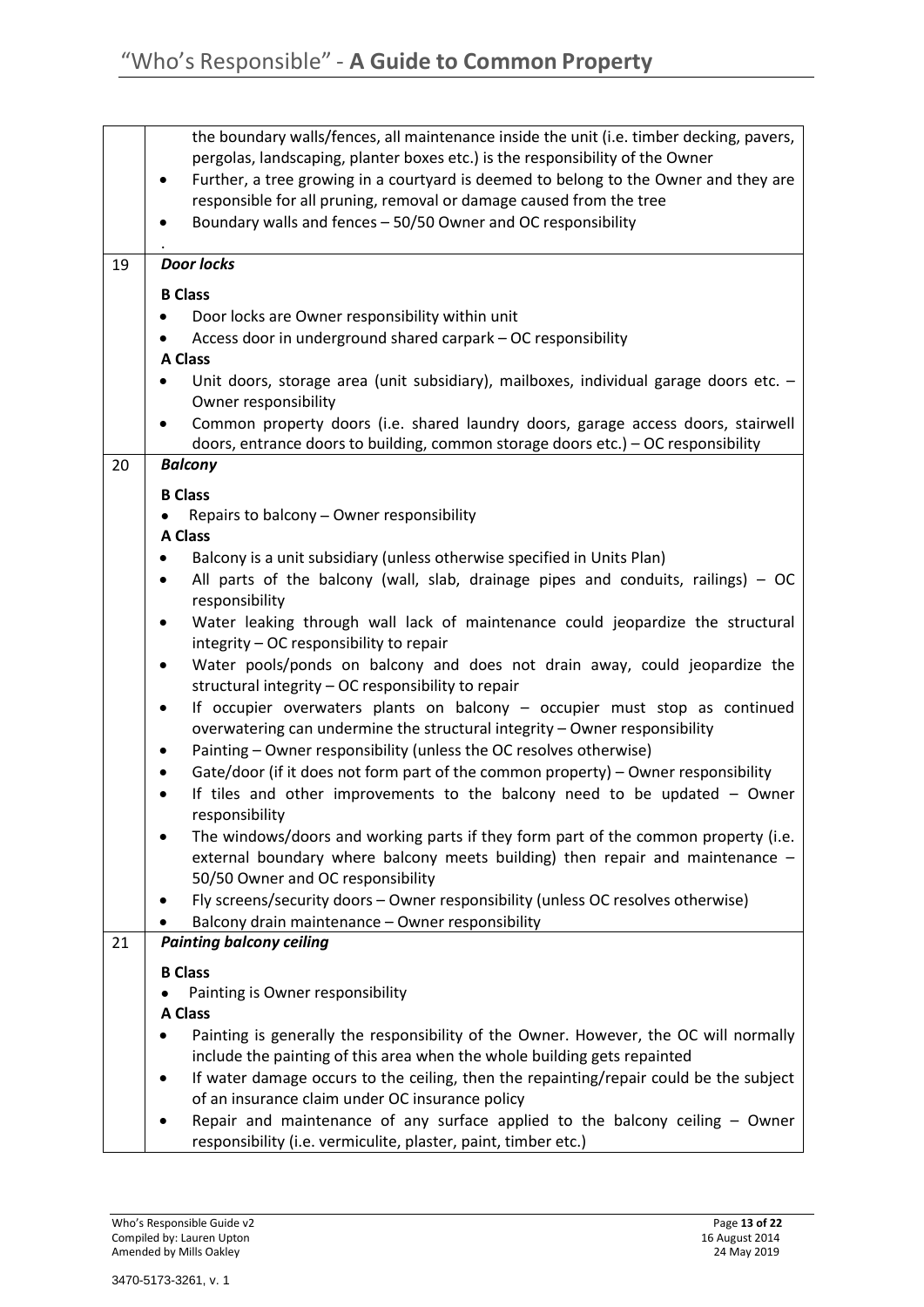| 22 | <b>Windows</b>                                                                                                                                                                                                                                                                                   |
|----|--------------------------------------------------------------------------------------------------------------------------------------------------------------------------------------------------------------------------------------------------------------------------------------------------|
|    | <b>B</b> Class                                                                                                                                                                                                                                                                                   |
|    | Windows are Owner responsibility                                                                                                                                                                                                                                                                 |
|    | <b>A Class</b>                                                                                                                                                                                                                                                                                   |
|    | If a window forms part of the common property (i.e. boundary of the unit) then repair<br>and maintenance - 50/50 Owner and OC responsibility (unless the OC resolves<br>otherwise)                                                                                                               |
|    | If window does not form boundary of unit - Owner responsibility<br>$\bullet$<br>If window treatments are inside the boundary of the unit $-$ Owner<br>responsibility<br>If window treatments are on common property windows (i.e. entrance foyer,<br>$\sim$<br>gym, library) - OC responsibility |
|    | All windows require replacement or double glazing - OC responsibility or may resolve<br>50/50 Owner and OC responsibility (if boundary of unit) [see 20]<br>Architraves:                                                                                                                         |
|    | Inside the unit boundary - Owner responsibility<br>External to the unit on common property/wall/entrance<br>foyer/garage/communal<br>laundry/cabana/gym/sauna/spa/pool<br><b>OC</b><br>room                                                                                                      |
|    | responsibility                                                                                                                                                                                                                                                                                   |
|    | Fly screens/security screens - Owner responsibility (unless OC resolves otherwise)                                                                                                                                                                                                               |
|    | Locks - Owner responsibility (unless OC resolves otherwise)                                                                                                                                                                                                                                      |
|    | Sash cord replacement - Owner responsibility as it is inside the unit boundary and not                                                                                                                                                                                                           |
|    | located on common property                                                                                                                                                                                                                                                                       |
| 23 | Doors/Walls                                                                                                                                                                                                                                                                                      |
|    | <b>B</b> Class                                                                                                                                                                                                                                                                                   |
|    | Generally, Owner responsibility                                                                                                                                                                                                                                                                  |
|    | Security door to communal basement garage - OC responsibility (if basement garage is<br>٠                                                                                                                                                                                                        |
|    | common property)                                                                                                                                                                                                                                                                                 |
|    | Damp course - Owner responsibility                                                                                                                                                                                                                                                               |
|    | Columns within unit boundary - Owner responsibility<br>Columns in basement garage - OC responsibility (if basement garage is common                                                                                                                                                              |
|    | property)                                                                                                                                                                                                                                                                                        |
|    | A Class                                                                                                                                                                                                                                                                                          |
|    | Internal walls/doors - Owner responsibility<br>٠                                                                                                                                                                                                                                                 |
|    | Peep holes -Owner responsibility (subject to OC consent)                                                                                                                                                                                                                                         |
|    | Architraves - inside unit boundary/unit subsidiary - Owner responsibility                                                                                                                                                                                                                        |
|    | Outside unit on common property wall i.e. hallway - OC responsibility                                                                                                                                                                                                                            |
|    | Around entrance doors to building/garage/corridors/fire stairs/communal laundry                                                                                                                                                                                                                  |
|    | areas/storage areas - OC responsibility                                                                                                                                                                                                                                                          |
|    | Boundary walls/doors - 50/50 Owner/OC responsibility (unless the OC resolves<br>٠<br>otherwise)                                                                                                                                                                                                  |
|    | Load bearing walls (defined parts $-$ structural element only) $-$ OC responsibility                                                                                                                                                                                                             |
|    | Damp course - 50/50 Owner and OC responsibility [Note: an engineer's report may be                                                                                                                                                                                                               |
|    | required to determine if the crack is structural or superficial.]                                                                                                                                                                                                                                |
|    | Security screen/Fly screen doors - Owner responsibility                                                                                                                                                                                                                                          |
|    | Unit entrance door - Owner responsibility for maintenance of fixtures and fittings i.e.<br>door handle, and 50/50 Owner and OC responsibility if door requires replacement                                                                                                                       |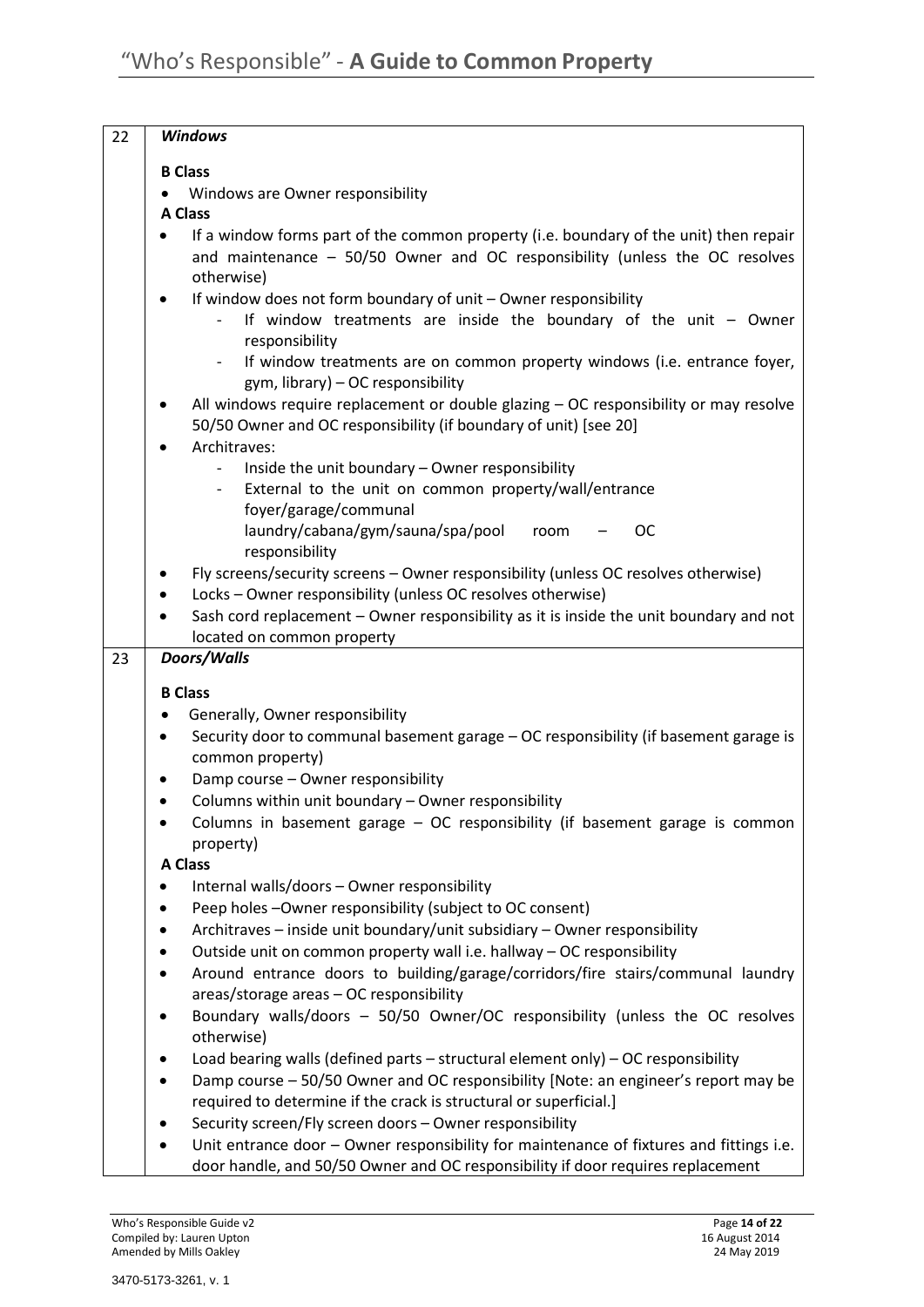|    | Unit to balcony $-$ Owner responsibility (if permitted $-$ see above)<br>٠                                       |
|----|------------------------------------------------------------------------------------------------------------------|
|    | Security doors (not security screen) - generally Owner responsibility                                            |
|    | Entrance door to building - OC responsibility                                                                    |
|    | Entrance door to communal garage - OC responsibility                                                             |
|    | Entrance door to individual garage - Owner responsibility<br>٠                                                   |
|    | Communal areas only - OC responsibility                                                                          |
|    | Fire doors                                                                                                       |
|    | Common property i.e. from fire stairs to corridors/landings/verandahs/foyers or to                               |
|    | outside of building or garage - OC responsibility                                                                |
|    | Internal doors inside unit - Owner responsibility                                                                |
|    | Columns                                                                                                          |
|    | Inside unit boundary (load bearing - structural integrity only) - OC responsibility                              |
|    | Inside unit boundary (non-load bearing) - Owner responsibility                                                   |
|    | Common property - OC responsibility (i.e. foyers, basement garage, part of common                                |
|    | property structure supports)                                                                                     |
| 24 | <b>False ceilings/Ceilings</b>                                                                                   |
|    |                                                                                                                  |
|    | <b>B</b> Class                                                                                                   |
|    | Owner responsibility                                                                                             |
|    | <b>A Class</b>                                                                                                   |
|    | Internal ceiling inside unit - Owner responsibility                                                              |
|    | Common property - OC responsibility                                                                              |
|    | Balcony - OC responsibility                                                                                      |
|    | Insulation - roof space between ceiling and roof in common property:                                             |
|    | If insulation installed by individual unit owner (special privilege granted)                                     |
|    | - Owner responsibility.                                                                                          |
|    | If insulation in place at time of building - OC responsibility                                                   |
| 25 | <b>Tiles</b>                                                                                                     |
|    | <b>B Class</b>                                                                                                   |
|    | Within unit boundary - Owner responsibility                                                                      |
|    | On common property (i.e. pool surrounds, cabana, sauna, spa etc.) - OC responsibility                            |
|    | <b>A Class</b>                                                                                                   |
|    | Tiles on the walls, floors etc. within the unit boundary - Owner responsibility                                  |
|    | Tiles on the floor of the balcony - Owner responsibility (unless resolved otherwise by                           |
|    | the OC) [see 29]                                                                                                 |
|    | On common property - tiles on walls, floor etc. of pool, sauna, spa, gym areas, paving,                          |
|    | verandahs, foyer, corridors, lifts etc. - OC responsibility                                                      |
| 26 | Floors/Floorboards/Parquetry flooring/Floating floors/Mezzanine floors/Carpets                                   |
|    |                                                                                                                  |
|    | <b>B Class</b>                                                                                                   |
|    | Within the unit boundary - Owner responsibility<br><b>A Class</b>                                                |
|    |                                                                                                                  |
|    | Within the unit boundary $-$ internal floor coverings $-$ (boundary midway between                               |
|    | walls, floors and ceilings) - Owner responsibility (i.e. floorboards, parquetry, floating                        |
|    | floors, carpets, vinyl, tiles, corkboard /carpet)                                                                |
|    |                                                                                                                  |
|    | Concrete floor slab $-$ OC responsibility as the slab is a defined part of an A Class                            |
|    | building                                                                                                         |
|    | Timber flooring on balcony - Owner responsibility if installed by Owner (unless                                  |
|    | resolved otherwise by OC)<br>Common property flooring - foyer, corridors, lifts, verandahs/concrete floor slab - |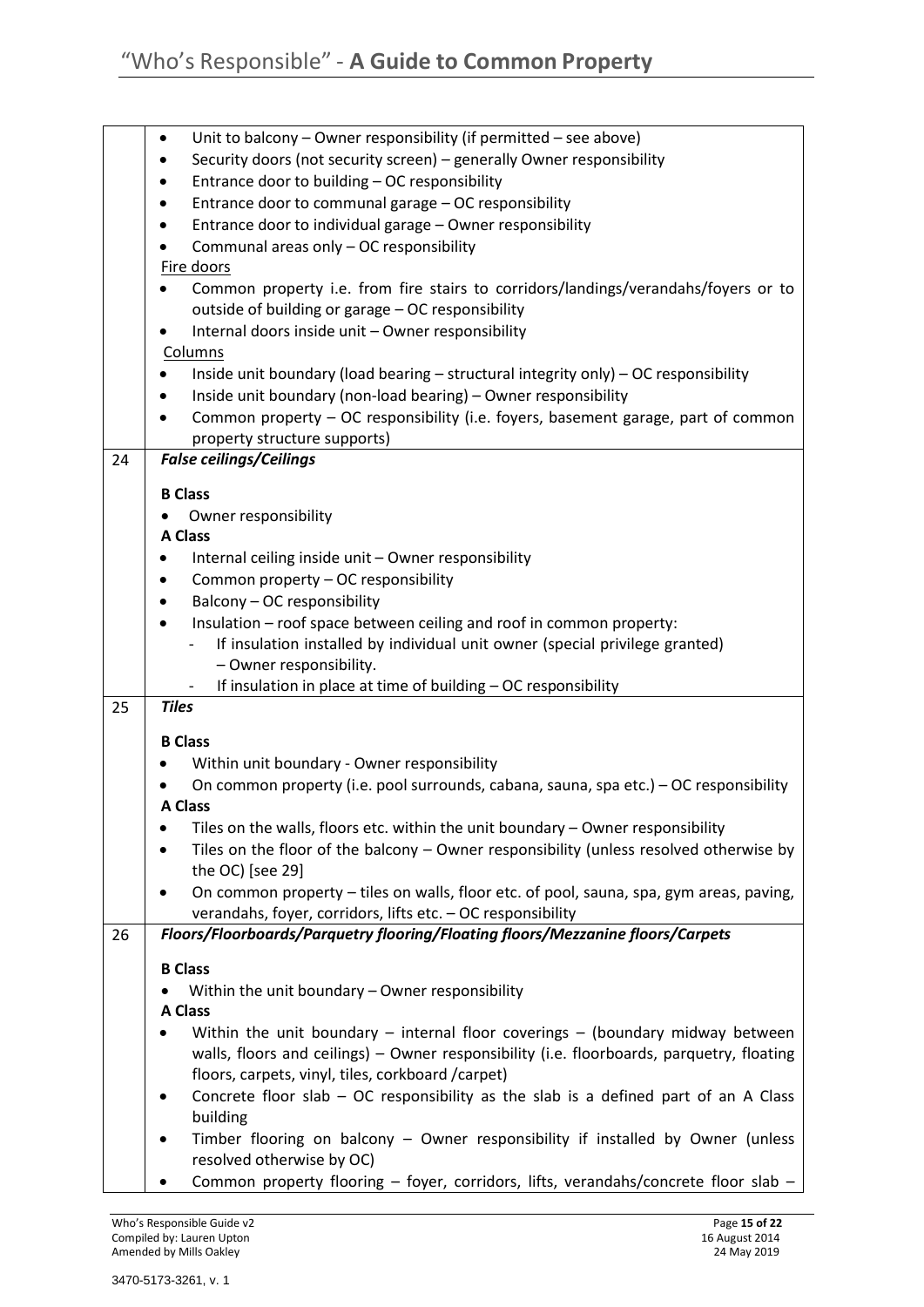|    | floor itself and floor covering - OC responsibility                                                 |
|----|-----------------------------------------------------------------------------------------------------|
|    | Skirting boards inside unit boundary - Owner responsibility                                         |
|    | Skirting boards on common property - OC responsibility<br>٠                                         |
|    | Mezzanine floor within unit boundary - Owner responsibility                                         |
|    | Mezzanine floor in common property (i.e. entrance foyer) - OC responsibility                        |
|    | Underfloor heating within unit boundary - Owner responsibility (i.e. installed between<br>$\bullet$ |
|    | slab and floor covering therefore inside unit boundary). If installed in slab (a defined            |
|    | part of a Class A building), the question becomes more difficult. It may be characterised           |
|    | as part of the slab, and therefore OC responsibility.                                               |
|    | Underfloor heating in entrance foyer/common property - OC responsibility                            |
| 27 | <b>Damage</b>                                                                                       |
|    | A & B Class                                                                                         |
|    | Deliberate damage, vandalism, impact damage caused by an Owner or their tenant                      |
|    | which is deemed to be a breach of the Default Rules - Owner responsibility                          |
|    | Resultant damage caused to common property by Owner/tenants (i.e. damage to                         |
|    | stairwells including walls, banisters, floor coverings, entrance doors etc.) if not                 |
|    | deliberate and no evidence available of who caused the damage - possibly                            |
|    | Owner/tenants moving in and out of units - OC responsibility unless Owner is                        |
|    | identified                                                                                          |
|    | Normal wear and tear of common property areas - OC responsibility                                   |
| 28 | <b>Ceiling cornices</b>                                                                             |
|    | <b>B Class</b>                                                                                      |
|    | Owner responsibility                                                                                |
|    | <b>A Class</b>                                                                                      |
|    | Within unit boundary - internal walls/ceilings (i.e., midway between walls, floors and              |
|    | ceilings) - Owner responsibility                                                                    |
|    | Unit subsidiaries such as storage rooms, laundries etc. - Owner responsibility<br>٠                 |
|    | Balcony - Owner responsibility (unless subject of water damage that could jeopardize<br>٠           |
|    | the structural integrity of the balcony - OC responsibility)                                        |
|    | Within common property (i.e. foyer, verandahs, corridors, indoor pool rooms, gym                    |
|    | rooms, communal laundries, storage rooms etc.) - OC responsibility                                  |
| 29 | <b>Tiles on balcony</b>                                                                             |
|    |                                                                                                     |
|    | <b>B Class</b>                                                                                      |
|    | Owner responsibility                                                                                |
|    | <b>A Class</b>                                                                                      |
|    | May be Owner or OC responsibility e.g. if the tiles need to be replaced for aesthetics,             |
|    | or quality improved - Owner responsibility)                                                         |
|    | If there are waterproofing issues, e.g. the waterproofing membrane requires                         |
|    | replacement, OC responsibility                                                                      |
|    | Installation of upgraded/better quality tiles - Owner responsibility                                |
|    | If tiles are damaged and could let water through so need to be replaced - may be OC<br>$\bullet$    |
|    | responsibility as water leaking through tiles could cause structural damage                         |
| 30 | <b>Membranes</b>                                                                                    |
|    | <b>B</b> Class                                                                                      |
|    | On flat roof, balcony, bathroom floor, laundry floor, shower recess - Owner                         |
|    | responsibility                                                                                      |
|    | <b>A Class</b>                                                                                      |
|    | On flat roof, balcony, communal laundry etc. - OC responsibility (i.e. if water is leaking          |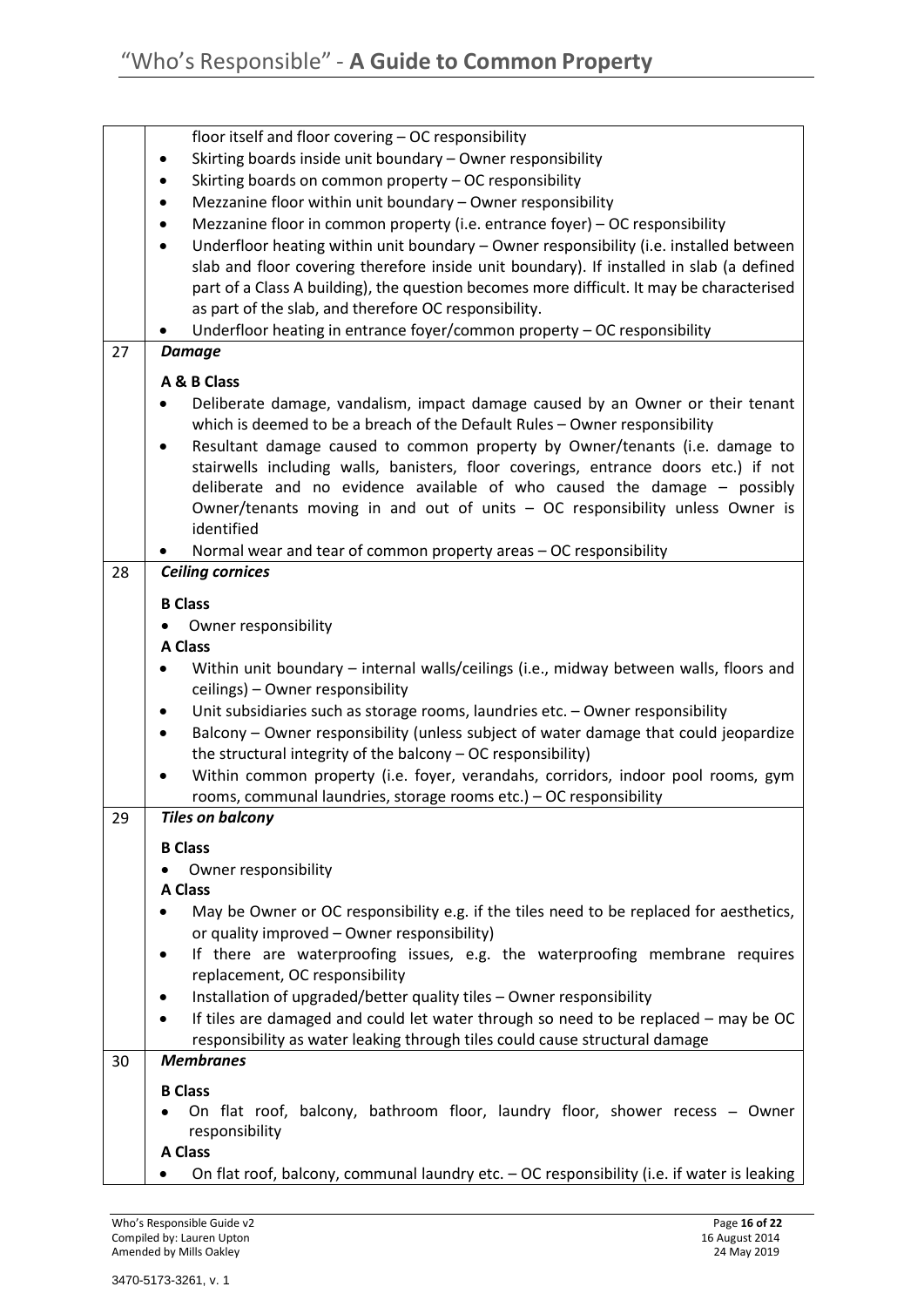|    | through balcony then this can undermine the structural integrity of the balcony and<br>the waterproof membrane must be repaired) |
|----|----------------------------------------------------------------------------------------------------------------------------------|
|    | Within the unit boundary – bathroom floor, laundry floor, shower recess – generally                                              |
|    | OC responsibility if the waterproof membrane is applied directly to the slab                                                     |
| 31 | <b>Hot water service</b>                                                                                                         |
|    |                                                                                                                                  |
|    | <b>B Class</b>                                                                                                                   |
|    | Owner responsibility<br><b>A Class</b>                                                                                           |
|    | Hot water service that services individual unit - Owner responsibility                                                           |
|    | Communal hot water service that services all units - OC responsibility                                                           |
| 32 | <b>Internal fixtures</b>                                                                                                         |
|    |                                                                                                                                  |
|    | <b>B Class</b>                                                                                                                   |
|    | Inside the unit boundary - Owner responsibility                                                                                  |
|    | Communal areas such as cabana, gym, pool room, tennis court $-$ OC responsibility                                                |
|    | (includes plumbing accessories such as taps etc.)<br><b>A Class</b>                                                              |
|    | Inside boundary of unit (i.e. midway between walls, floors, ceiling) - Owner                                                     |
|    | responsibility (i.e. cabinets, permanently fixed mirror, cupboards, toilet and cistern,                                          |
|    | bath, basin, sink, shower, internal stairs, plumbing accessories, built in dishwasher,                                           |
|    | benches, stoves)                                                                                                                 |
|    | Common property - OC responsibility (i.e. gym, tennis court, pool room, cabana,                                                  |
|    | barbecue fixtures, communal laundry, plumbing accessories, storage cupboards,                                                    |
|    | television room/library, cupboards, shelves)                                                                                     |
| 33 | <b>Intercom</b>                                                                                                                  |
|    | <b>B</b> Class                                                                                                                   |
|    | Communal entrance door to units - OC responsibility                                                                              |
|    | Communal intercom to garage - OC responsibility                                                                                  |
|    | Handset for individual unit (located inside unit) - Owner responsibility                                                         |
|    |                                                                                                                                  |
|    | <b>A Class</b>                                                                                                                   |
|    | Communal entrance door to units - OC responsibility                                                                              |
|    | Communal intercom to garage - OC responsibility                                                                                  |
|    | Handset for individual unit (located inside unit) - Owner responsibility                                                         |
| 34 | Individual wiring for intercom - Owner responsibility<br><b>Door closers</b>                                                     |
|    |                                                                                                                                  |
|    | <b>B Class</b>                                                                                                                   |
|    | Inside unit boundary - Owner responsibility                                                                                      |
|    | Entrance door from underground car parking area - OC responsibility                                                              |
|    | <b>A Class</b>                                                                                                                   |
|    | Inside unit boundary - Owner responsibility                                                                                      |
|    | Entrance door to building - OC responsibility                                                                                    |
|    | Entrance door from underground car parking area - OC responsibility                                                              |
|    | Door from fire escape to corridors/verandahs - OC responsibility                                                                 |
|    | Any common property rooms - door closers - OC responsibility                                                                     |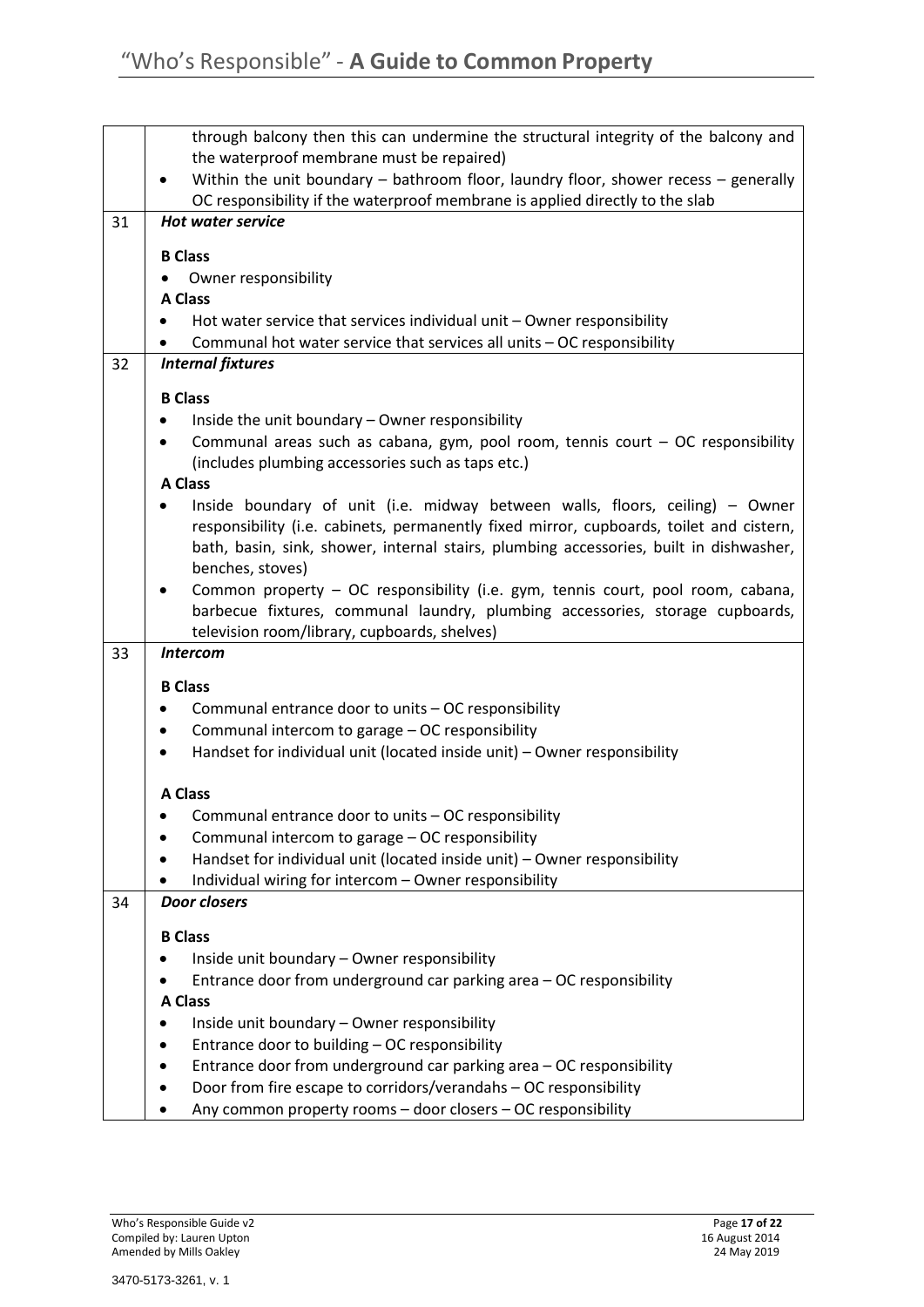| 35 | <b>Blockages</b>                                                                                                                                                                                                                                                                                                                                 |
|----|--------------------------------------------------------------------------------------------------------------------------------------------------------------------------------------------------------------------------------------------------------------------------------------------------------------------------------------------------|
|    | <b>B Class</b>                                                                                                                                                                                                                                                                                                                                   |
|    | Inside the unit boundary and/or branch line affecting unit - Owner responsibility (i.e.<br>toilet, floor drain, kitchen drains, laundry sink, sewerage/water lines)<br>Branch line affecting that unit regardless of location - Owner responsibility<br>٠<br>Main line affecting all units (i.e. sewerage/water/storm water) - OC responsibility |
|    | <b>A Class</b>                                                                                                                                                                                                                                                                                                                                   |
|    | Inside the unit boundary (i.e. midway walls, floors, ceilings) and/or branch line<br>affecting unit (i.e. toilet, floor drain, kitchen drains, laundry sink, sewerage/water) -<br>Owner responsibility                                                                                                                                           |
|    | Branch line affecting that unit regardless of location - Owner responsibility<br>٠                                                                                                                                                                                                                                                               |
|    | Common property blockage (i.e. inspection area, drain grates on grounds, lift well<br>٠                                                                                                                                                                                                                                                          |
|    | filling with water, sump pump in basement) - OC responsibility                                                                                                                                                                                                                                                                                   |
|    | Main drainage/sewerage/storm water/water lines - OC responsibility                                                                                                                                                                                                                                                                               |
|    | Grease traps - Owner responsibility unless resolved otherwise by OC                                                                                                                                                                                                                                                                              |
| 36 | <b>Gardens</b>                                                                                                                                                                                                                                                                                                                                   |
|    | <b>B Class</b>                                                                                                                                                                                                                                                                                                                                   |
|    | Trees/vegetation                                                                                                                                                                                                                                                                                                                                 |
|    | Within unit boundary - Owner responsibility                                                                                                                                                                                                                                                                                                      |
|    | On common property (outside individual unit boundaries) – OC responsibility                                                                                                                                                                                                                                                                      |
|    | (i.e. Owners are responsible for removal or trimming of trees located within                                                                                                                                                                                                                                                                     |
|    | unit boundaries. However, if the tree is located on common property, the OC                                                                                                                                                                                                                                                                      |
|    | must trim or remove, particularly if tree is causing a potential threat to the<br>unit)                                                                                                                                                                                                                                                          |
|    | <b>Retaining walls</b>                                                                                                                                                                                                                                                                                                                           |
|    | Within unit boundary - Owner responsibility                                                                                                                                                                                                                                                                                                      |
|    | On common property - OC responsibility                                                                                                                                                                                                                                                                                                           |
|    | <b>Pergolas</b>                                                                                                                                                                                                                                                                                                                                  |
|    | Within unit boundary - Owner responsibility                                                                                                                                                                                                                                                                                                      |
|    | On common property - OC responsibility                                                                                                                                                                                                                                                                                                           |
|    | <b>Suspended slab</b>                                                                                                                                                                                                                                                                                                                            |
|    | Located on common property such as garden, pool, garage etc. $-OC$<br>responsibility                                                                                                                                                                                                                                                             |
|    | <b>A Class</b>                                                                                                                                                                                                                                                                                                                                   |
|    | Trees/vegetation<br>Within the unit subsidiary (i.e. courtyard) $-$ Owner responsibility                                                                                                                                                                                                                                                         |
|    | On common property - OC responsibility (i.e. If a tree is located on common                                                                                                                                                                                                                                                                      |
|    | property and the roots are found to be causing damage to a courtyard wall of a                                                                                                                                                                                                                                                                   |
|    | unit subsidiary, the OC is responsible for removal of the tree or installation of                                                                                                                                                                                                                                                                |
|    | root barriers to protect the courtyard wall.)                                                                                                                                                                                                                                                                                                    |
|    | <b>Retaining walls</b>                                                                                                                                                                                                                                                                                                                           |
|    | Within the unit subsidiary (i.e. courtyard) – Owner responsibility                                                                                                                                                                                                                                                                               |
|    | On common property - OC responsibility                                                                                                                                                                                                                                                                                                           |
|    | <b>Pergolas</b>                                                                                                                                                                                                                                                                                                                                  |
|    | Inside courtyard or unit subsidiary as shown on Units Plan (i.e. does not form                                                                                                                                                                                                                                                                   |
|    | boundary wall of unit) - Owner responsibility<br>On common property (i.e. is not within courtyard or area classed as unit<br>-                                                                                                                                                                                                                   |
|    | subsidiary and is located on common property walls or other location on                                                                                                                                                                                                                                                                          |
|    | common property) - OC responsibility                                                                                                                                                                                                                                                                                                             |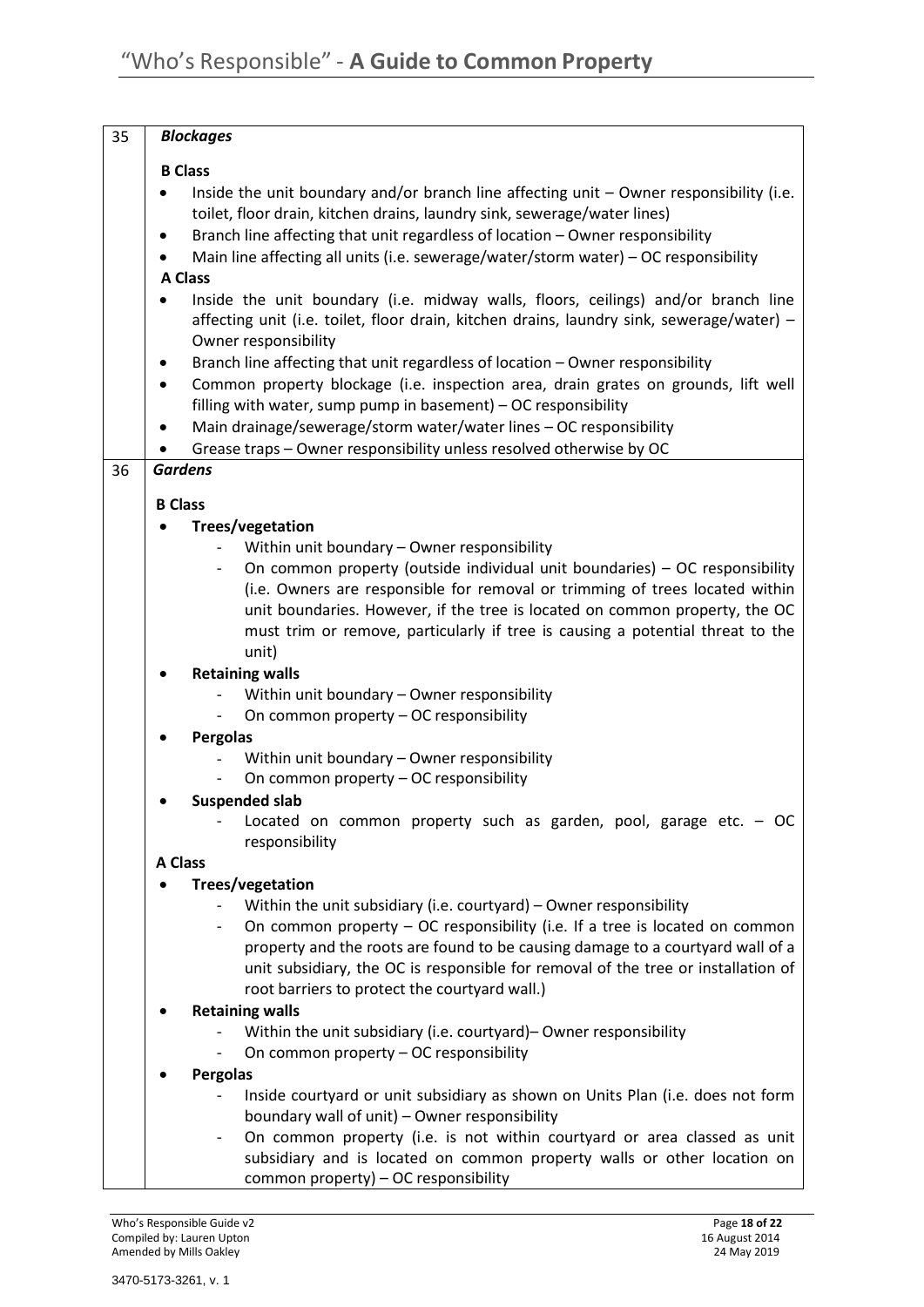|    | Suspended slab                                                                                                                                                                |
|----|-------------------------------------------------------------------------------------------------------------------------------------------------------------------------------|
|    | Located on common property such as garden, pool, garage etc. - OC<br>responsibility                                                                                           |
| 37 | <b>Letterboxes</b>                                                                                                                                                            |
|    | <b>B</b> class                                                                                                                                                                |
|    | If the individual unit has a letterbox - Owner responsibility                                                                                                                 |
|    | If bank of letterboxes at the entrance to the development - OC responsibility<br>$\bullet$                                                                                    |
|    | If the lock is broken or damaged to one letterbox - Owner responsibility<br>$\bullet$                                                                                         |
|    | If key is lost - Owner responsibility                                                                                                                                         |
|    | If individual letterbox in letterbox bank is vandalized - Owner responsibility<br><b>A Class</b>                                                                              |
|    | A bank of letterboxes at the entrance to the development or in the foyer of the<br>$\bullet$                                                                                  |
|    | development - OC responsibility                                                                                                                                               |
|    | If letterbox is located in the courtyard wall of an individual unit - Owner<br>$\bullet$                                                                                      |
|    | responsibility                                                                                                                                                                |
|    | If the lock is broken or damaged to one unit - Owner responsibility<br>٠                                                                                                      |
|    | If key is lost - Owner responsibility<br>If individual letterbox in letterbox bank is vandalized - Owner responsibility                                                       |
| 38 | <b>Swimming pool/Pond/Water feature</b>                                                                                                                                       |
|    |                                                                                                                                                                               |
|    | <b>B Class</b>                                                                                                                                                                |
|    | Pool/pond/water feature inside the boundary of the unit - Owner responsibility                                                                                                |
|    | Pool/pond/water feature on common property - OC responsibility<br>$\bullet$<br>Backflow prevention device relating to pool/pond/water feature located inside the<br>$\bullet$ |
|    | boundary of the unit - Owner responsibility                                                                                                                                   |
|    | Backflow prevention device relating to pool/pond/water feature located on common<br>$\bullet$<br>property - OC responsibility                                                 |
|    | <b>A Class</b>                                                                                                                                                                |
|    | Swimming pool internal or external but located on common property - OC<br>$\bullet$<br>responsibility                                                                         |
|    | Pond located on common property - OC responsibility<br>$\bullet$                                                                                                              |
|    | Backflow prevention device annual check - OC responsibility<br>$\bullet$                                                                                                      |
|    | Water feature on common property (internal/external) - OC responsibility<br>• Water feature within boundary of unit - Owner responsibility                                    |
| 39 | Awnings/Shutters/Shade sails                                                                                                                                                  |
|    |                                                                                                                                                                               |
|    | <b>B Class</b>                                                                                                                                                                |
|    | Within unit boundary (i.e. affixed to townhouse built on unit) - Owner responsibility<br>Awnings on common property buildings (i.e. gazebo, gym, pool room etc.) – OC         |
|    | responsibility                                                                                                                                                                |
|    | Shade sails - within unit boundary - Owner responsibility                                                                                                                     |
|    | Shade sails - on common property - OC responsibility<br>$\bullet$                                                                                                             |
|    | <b>A Class</b>                                                                                                                                                                |
|    | If attached to the common walls of buildings and erected by developer $-$ OC<br>responsibility                                                                                |
|    | If attached to courtyard walls/fences which form boundary of unit subsidiary<br>$\bullet$<br>and erected by developer - 50/50 OC/Owner responsibility                         |
|    | If attached by Owner to balconies or common property walls - Owner<br>$\bullet$                                                                                               |
|    | responsibility (unless resolved otherwise by the OC)                                                                                                                          |
|    | If affixed to courtyard walls/fences which form boundary of unit subsidiary and<br>$\bullet$                                                                                  |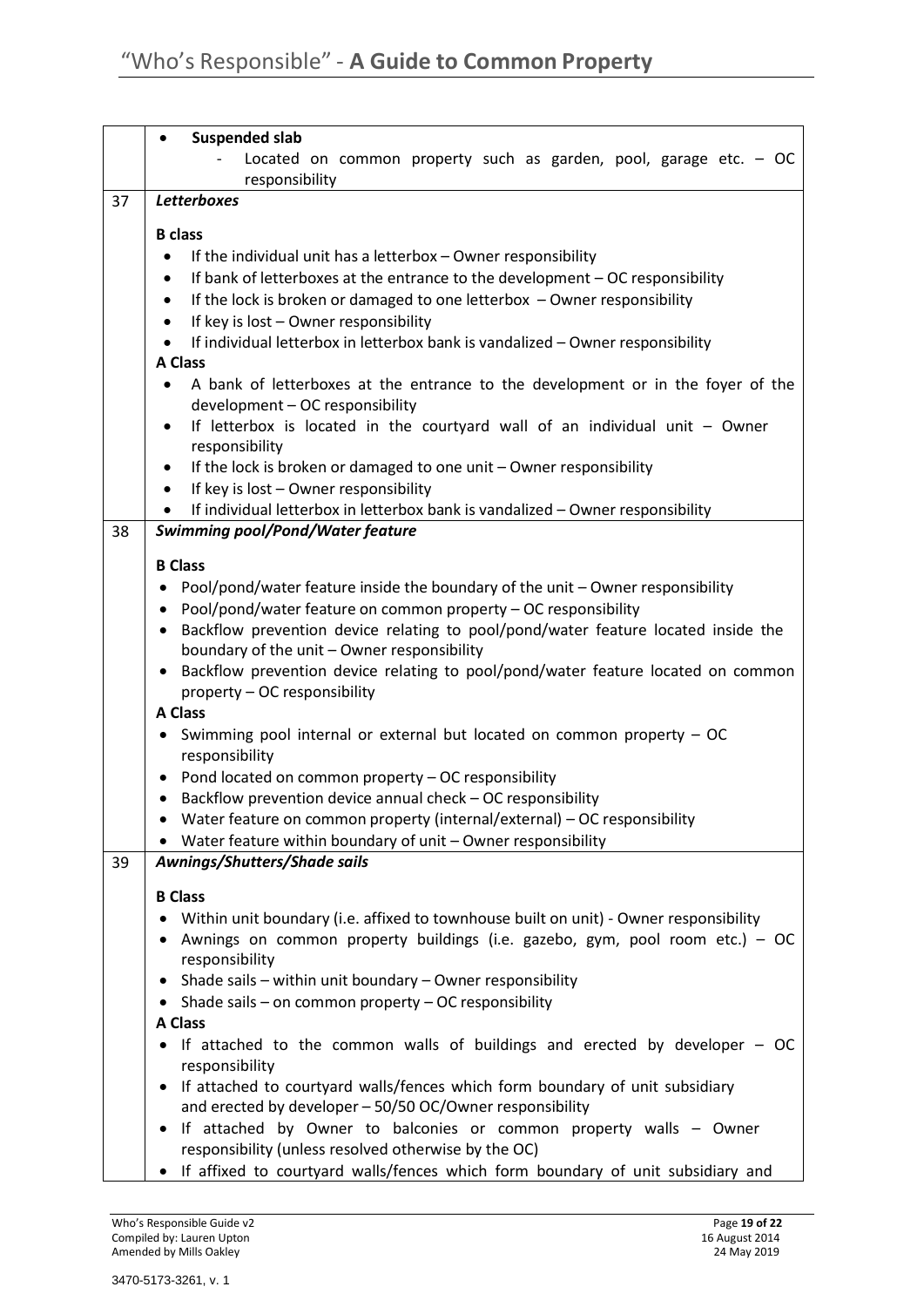|    | common property by Owner - Owner responsibility                                                                                     |
|----|-------------------------------------------------------------------------------------------------------------------------------------|
|    | Shade sails within unit boundary (i.e. balcony or courtyard, affixed to building $-$ all<br>with OC consent) - Owner responsibility |
|    | Shade sails on or attached to common property - OC responsibility                                                                   |
| 40 | Driveways/Roadways                                                                                                                  |
|    | <b>B Class</b>                                                                                                                      |
|    | Driveway from boundary of unit/common property to garage/carport - Owner                                                            |
|    | responsibility                                                                                                                      |
|    | Main driveway from street entrance through common property - OC responsibility                                                      |
|    | Roadways throughout common property from street entrance - OC responsibility                                                        |
|    | If driveway into unit runs across common property from main roadway servicing all                                                   |
|    | units, and is for the benefit of unit only $-$ Owner responsibility (unless resolved<br>otherwise)                                  |
|    | • Turntables for common property use - OC responsibility                                                                            |
|    | <b>A Class</b>                                                                                                                      |
|    | Main roadway through development - OC responsibility<br>٠                                                                           |
|    | Roadway into basement garage - OC responsibility                                                                                    |
|    | Roadway into individual garages - OC responsibility (i.e. generally the roadway runs                                                |
|    | across common property into the garage as the garage would form the boundary of the<br>unit)                                        |
|    | Floor of the carports or individual garages (if unit subsidiaries) - Owner responsibility                                           |
|    | Floor of basement garage from roadway into garage - OC responsibility<br>$\bullet$                                                  |
|    | Turntables for common property use - OC responsibility                                                                              |
| 41 | Lifts                                                                                                                               |
|    | <b>A Class</b>                                                                                                                      |
|    | Shared lifts are common property - OC responsibility<br>٠                                                                           |
|    | Lifts that service only a few units (i.e. restricted access) - Generally OC responsibility                                          |
|    | (However, the OC may have agreed by unopposed resolution that only a particular                                                     |
|    | number of units have to contribute to the cost of the lifts as they are the only ones                                               |
|    | with access. Repair and maintenance of the lift, in that circumstance, would come                                                   |
|    | out of that particular budget but is still OC responsibility as the lifts are common                                                |
| 42 | property)<br><b>Rainwater/Grey water</b>                                                                                            |
|    |                                                                                                                                     |
|    | <b>B Class</b>                                                                                                                      |
|    | Water detention tanks - generally located on common property for storage for                                                        |
|    | irrigation - OC responsibility<br>Water detention tanks if located within boundary of unit for unit owner exclusive use -           |
|    | Owner responsibility                                                                                                                |
|    | Rainwater tanks within the unit boundary for exclusive use of that unit $-$ Owner                                                   |
|    | responsibility (would need to seek OC consent for installation)                                                                     |
|    | Rainwater tanks on common property or within unit but for use of common                                                             |
|    | property or all units - OC responsibility                                                                                           |
|    | Grey water systems installed into individual unit boundary for exclusive use of unit $-$<br>$\bullet$<br>Owner responsibility       |
|    | Grey water systems installed on common property for use on common property and/or                                                   |
|    | all units - OC responsibility                                                                                                       |
|    | <b>A Class</b>                                                                                                                      |
|    | • Water detention tanks - generally located on common property for storage for                                                      |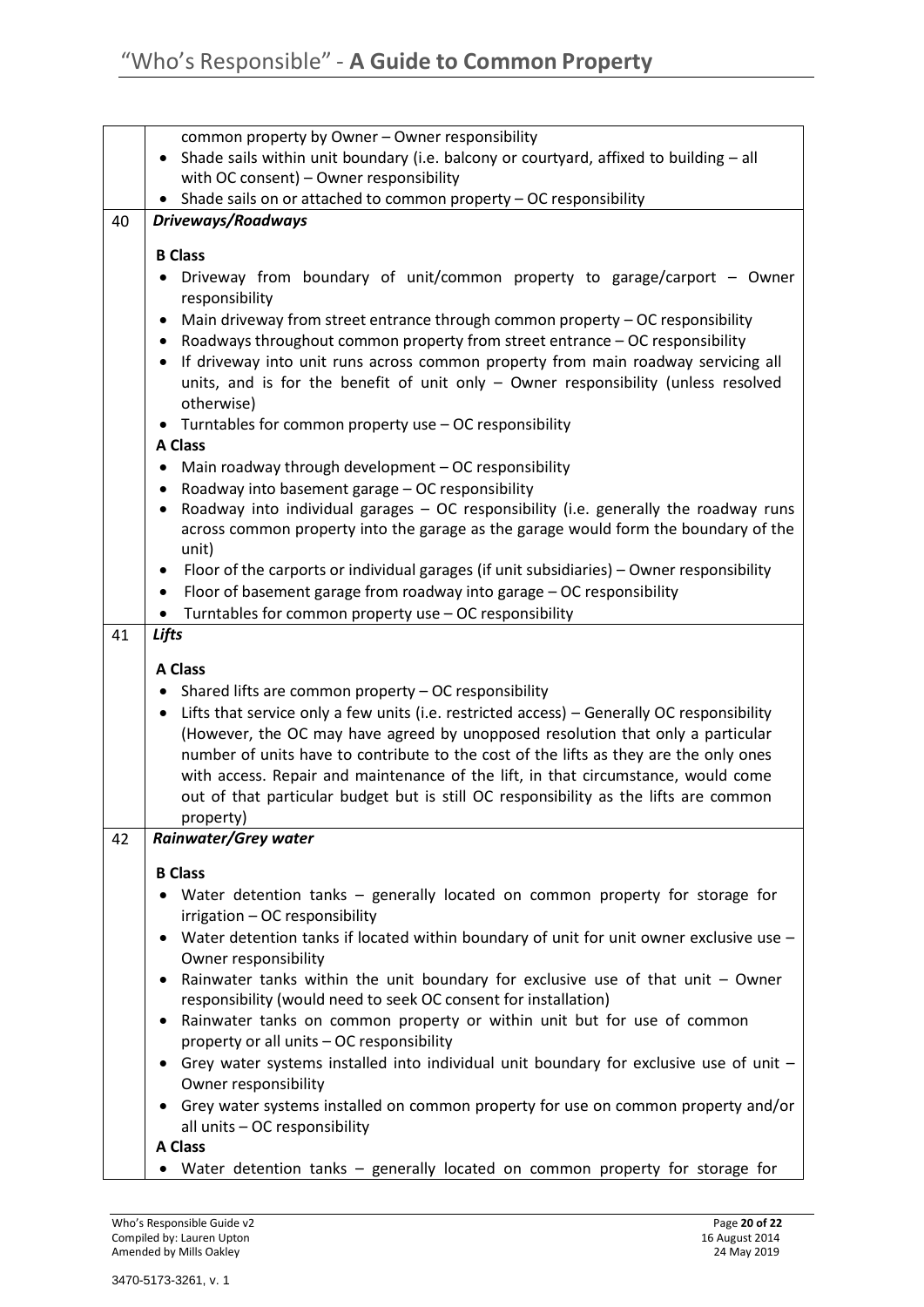| 43 | irrigation - OC responsibility<br>Rainwater tanks within the unit boundary for exclusive use of that unit - Owner<br>$\bullet$<br>responsibility (would need to seek OC consent for installation)<br>Rainwater tanks on common property for use of common property or all unit<br>owners - OC responsibility<br>• Grey water systems installed on common property for use on common property and/or<br>all units - OC responsibility<br><b>Signs</b> |
|----|------------------------------------------------------------------------------------------------------------------------------------------------------------------------------------------------------------------------------------------------------------------------------------------------------------------------------------------------------------------------------------------------------------------------------------------------------|
|    |                                                                                                                                                                                                                                                                                                                                                                                                                                                      |
|    | <b>B Class</b><br>Common property signs (i.e. speeding, pool signs, gym signs, name of<br>development etc.) - OC responsibility<br>Junk mail signs - Owner responsibility<br><b>A Class</b>                                                                                                                                                                                                                                                          |
|    | Signs on buildings and common property (i.e. name of building, parking, speeding,<br>pool signs, gym signs including neon signs) - OC responsibility<br>Unit owner/s may have naming rights for a building (as agreed by the OC, including                                                                                                                                                                                                           |
|    | use of neon signs) - responsibility for signage rests with the Owner/s<br>Signage for a commercial enterprise on residential/commercial building (will<br>$\bullet$<br>require special privilege/OC consent) - Owner responsibility                                                                                                                                                                                                                  |
|    | Portable signage for commercial enterprise on common property (will<br>$\bullet$<br>require special privilege/OC consent) - Owner responsibility<br>Junk mail signs - Owner responsibility (design subject to consent of OC)                                                                                                                                                                                                                         |
| 44 | Roof                                                                                                                                                                                                                                                                                                                                                                                                                                                 |
|    | <b>B Class</b><br>All roof repairs including, guttering, downpipes, tiles, ridge capping, lead<br>$\bullet$<br>flashing, bedding, Colorbond, insulation - Owner responsibility<br>• If two townhouses are joined together and share ridge capping, lead flashing, bedding<br>- 50/50 responsibility of each Owner<br><b>A Class</b>                                                                                                                  |
|    | All roof repairs including, guttering, downpipes, tiles, ridge capping, lead<br>$\bullet$                                                                                                                                                                                                                                                                                                                                                            |
|    | flashing, bedding, Colorbond - OC responsibility<br>Insulation installed by developer at construction in roof cavity - OC responsibility<br>Insulation installed by individual unit owner - Owner responsibility                                                                                                                                                                                                                                     |
| 45 | <b>Solar panels/Collectors</b>                                                                                                                                                                                                                                                                                                                                                                                                                       |
|    | <b>B Class</b><br>Installed on unit by unit owner for personal use - Owner responsibility                                                                                                                                                                                                                                                                                                                                                            |
|    | Installed on buildings located on unit/s by OC for pool heating, energy collection - OC<br>responsibility                                                                                                                                                                                                                                                                                                                                            |
|    | Installed on common property by OC - OC responsibility                                                                                                                                                                                                                                                                                                                                                                                               |
|    | <b>A Class</b><br>Installed on roof by unit owner for individual use (subject to OC consent) - Owner                                                                                                                                                                                                                                                                                                                                                 |
|    | responsibility (unless resolved otherwise by OC)                                                                                                                                                                                                                                                                                                                                                                                                     |
|    | Installed on common property by OC - OC responsibility                                                                                                                                                                                                                                                                                                                                                                                               |
|    | Installed within unit boundary by Owner for individual use (subject to OC consent) -<br>Owner responsibility                                                                                                                                                                                                                                                                                                                                         |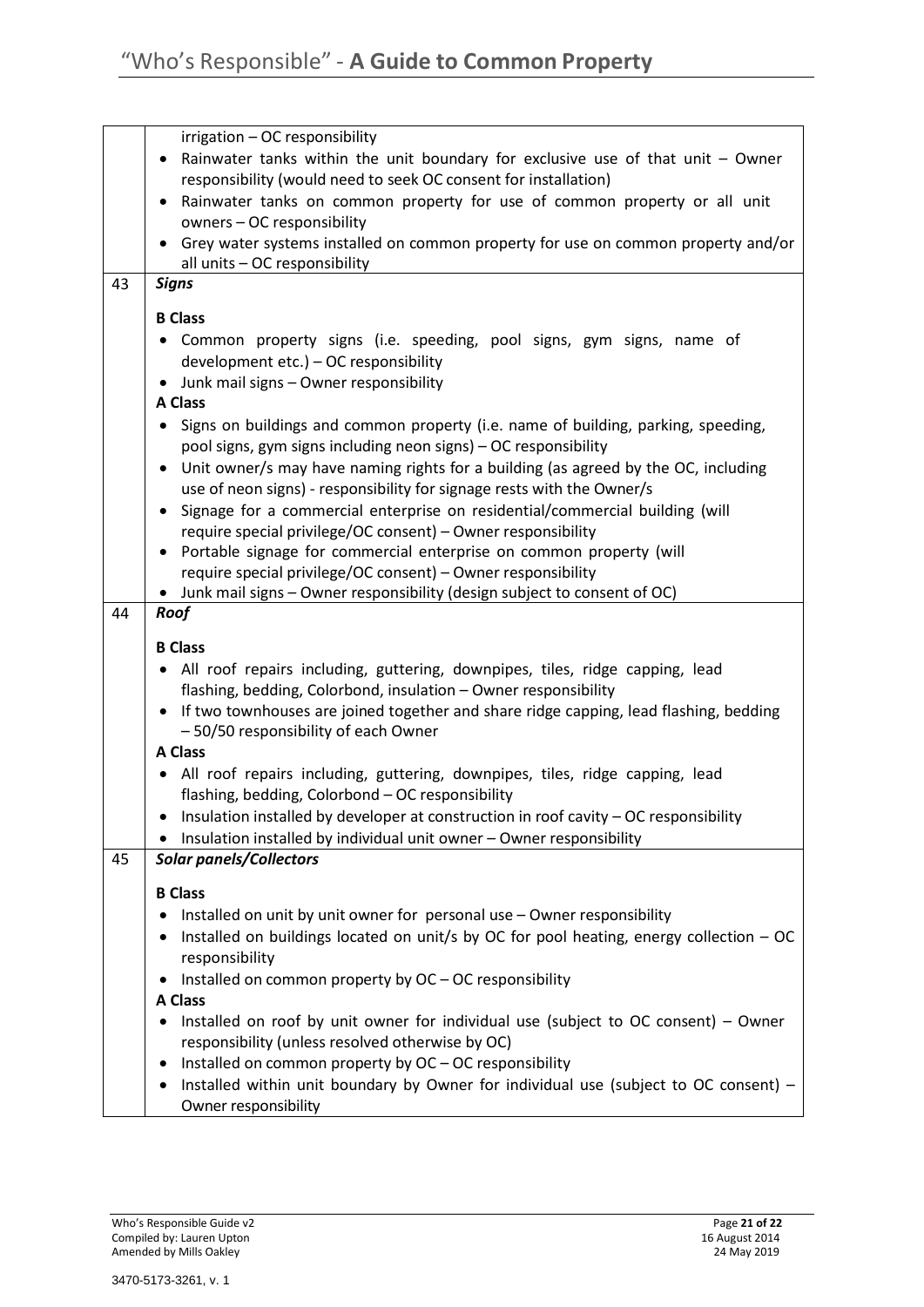# **APPENDIX 2 – ADDITIONAL INFORMATION – INSURANCE**

In broad terms, building policies issued by insurance companies extend to include owner's fixtures and structural improvements in addition to common property considerations. The degree of cover is dependent upon the insurer and type of cover held. The broadest types of cover available in the market are accidental loss or damage policies. At the other end of the market are the cheaper defined events type covers. Section 100 of the *Unit Titles Management Act 2011* (ACT) provides that the owners corporation must insure and keep insured all buildings on the land for their replacement value from time to time against all of the following risks:

- (a) fire, lightning, tempest, earthquake and explosions;
- (b) riot, civil commotion, strikes and labour disturbances;
- (c) malicious damage;
- (d) bursting, leaking and overflowing of boilers, water tanks, water pipes and associated apparatus;
- (e) impact of aircraft (including parts of, and objects falling from, aircraft) and of road vehicles, horses and cattle;
- (f) anything prescribed by regulation (nothing is currently prescribed).

The owner's corporation must also take out an insurance policy that covers, to the greatest extent practicable, the costs incidental to the reinstatement or replacement of the insured building, including the cost of removing debris and the fees of architects and other professional advisors.